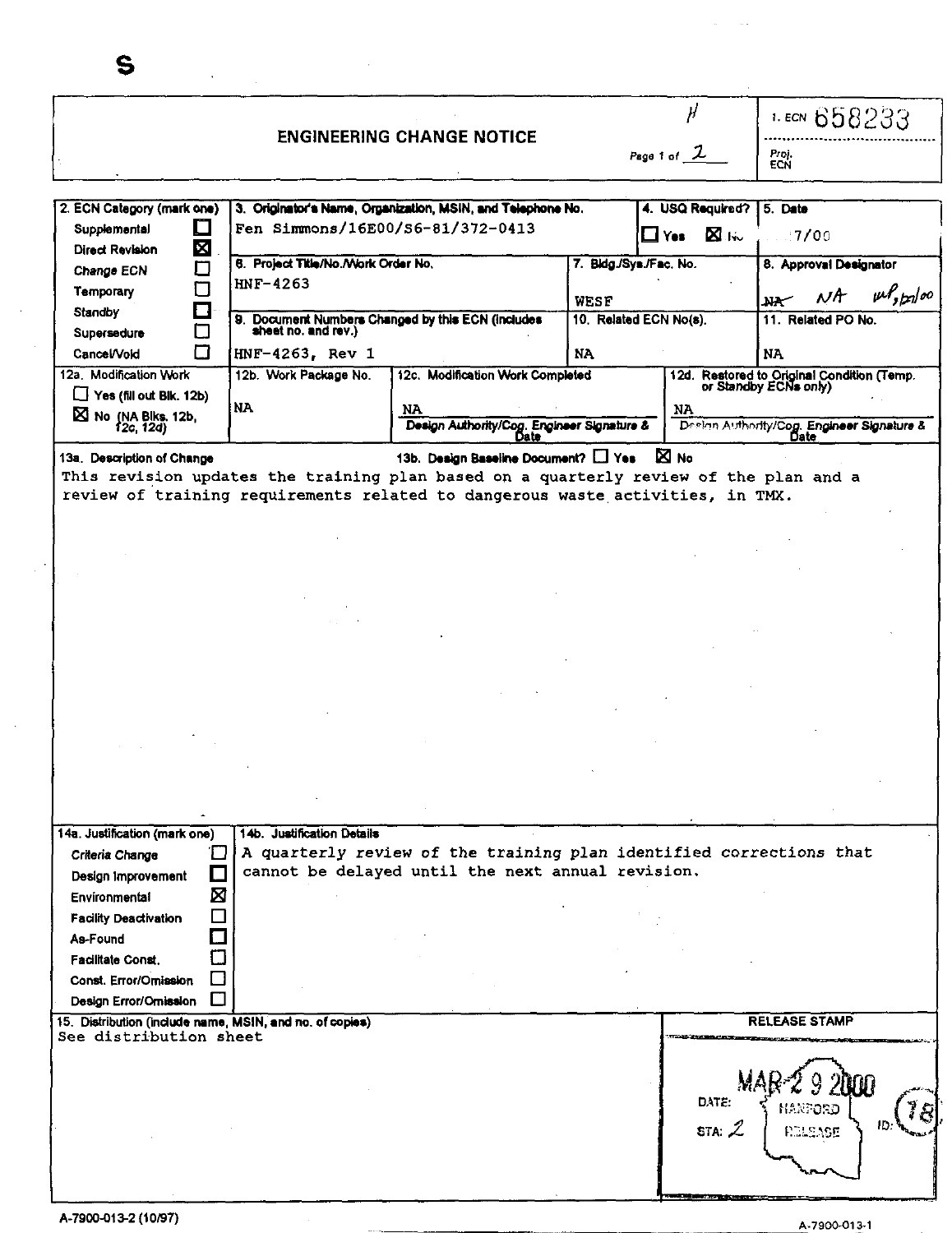|                                       |                                                                                                                                                                                                                                   |                                         |                      |          |                                               |                                      | 1. ECN (use no. from pg. 1) |             |
|---------------------------------------|-----------------------------------------------------------------------------------------------------------------------------------------------------------------------------------------------------------------------------------|-----------------------------------------|----------------------|----------|-----------------------------------------------|--------------------------------------|-----------------------------|-------------|
|                                       |                                                                                                                                                                                                                                   | <b>ENGINEERING CHANGE NOTICE</b>        |                      |          | Page 2 of 2                                   |                                      | 658233                      |             |
| 16. Design Verification<br>Required   | 17. Cost Impact<br><b>ENGINEERING</b>                                                                                                                                                                                             |                                         |                      |          | <b>CONSTRUCTION</b>                           |                                      | 18. Schedule Impact (days)  |             |
| □ Yes                                 | Additional<br>NA.<br>s                                                                                                                                                                                                            |                                         | <b>Additional</b>    | NA.<br>s |                                               | <b>Improvement</b>                   |                             | NA.         |
| $\boxed{\text{X}}$ No                 | <b>NA</b><br><b>Savings</b>                                                                                                                                                                                                       |                                         | <b>Savings</b>       | NA<br>5  |                                               | Delay                                |                             | NA.         |
|                                       | 19. Change Impact Review: Indicate the related documents (other than the engineering documents identified on Side 1) that will be affected by<br>the change described in Block 13. Enter the affected document number in Block 20 |                                         |                      |          |                                               |                                      |                             |             |
| SDD/DD                                | $\mathbf{I}$                                                                                                                                                                                                                      | Seiamic/Stress Analysis                 |                      | Г.       |                                               | <b>Tank Calibration Manual</b>       |                             |             |
| Functional Design Criteria            |                                                                                                                                                                                                                                   | Stress/Design Report                    |                      |          |                                               | <b>Health Physics Procedure</b>      |                             |             |
| <b>Operating Specification</b>        |                                                                                                                                                                                                                                   | Interface Control Drawing               |                      |          |                                               | Spares Multiple Unit Listing         |                             |             |
| <b>Criticality Specification</b>      |                                                                                                                                                                                                                                   | <b>Calibration Procedure</b>            |                      |          |                                               | <b>Test Procedures/Specification</b> |                             |             |
| Conceptual Design Report              |                                                                                                                                                                                                                                   | installation Procedure                  |                      |          | Component index                               |                                      |                             | ₽<br>$\Box$ |
| Equipment Spec.                       |                                                                                                                                                                                                                                   | Maintenance Procedure                   |                      |          | <b>ASME Coded Item</b>                        |                                      |                             |             |
| Const. Spec.                          |                                                                                                                                                                                                                                   | <b>Engineering Procedure</b>            |                      |          |                                               | Human Factor Consideration           |                             | J.          |
| Procurement Spec.                     |                                                                                                                                                                                                                                   | <b>Operating Instruction</b>            |                      |          | <b>Computer Software</b>                      |                                      |                             | ᄀ           |
| Vendor Information                    |                                                                                                                                                                                                                                   | <b>Operating Procedure</b>              |                      |          |                                               | <b>Electric Circuit Schedule</b>     |                             |             |
| <b>OM Manual</b>                      |                                                                                                                                                                                                                                   | <b>Operational Safety Requirement</b>   |                      |          | <b>ICRS Procedure</b>                         |                                      |                             |             |
| <b>FSAR/SAR</b>                       |                                                                                                                                                                                                                                   | <b>IEFD Drawing</b>                     |                      |          |                                               | <b>Process Control Manual/Plan</b>   |                             |             |
| <b>Safety Equipment List</b>          |                                                                                                                                                                                                                                   | Cell Arrangement Drawing                |                      |          |                                               | <b>Process Flow Chart</b>            |                             |             |
| <b>Radiation Work Permit</b>          |                                                                                                                                                                                                                                   | <b>Essential Material Specification</b> |                      |          |                                               | Purchase Requisition                 |                             | $\Box$      |
| <b>Environmental Impact Statement</b> |                                                                                                                                                                                                                                   | Fac, Proc. Samp. Schedule               |                      |          | <b>Tickler File</b>                           |                                      |                             | $\Box$      |
| <b>Environmental Report</b>           |                                                                                                                                                                                                                                   | Inspection Plan                         |                      |          | NΆ                                            |                                      |                             | 囟           |
| Environmental Permit                  |                                                                                                                                                                                                                                   | <b>Inventory Adjustment Request</b>     |                      |          |                                               |                                      |                             | П           |
| 20.                                   | Other Affected Documents: (NOTE: Documents listed below will not be revised by this ECN.) Signatures below indicate that the signing<br>organization has been notified of other affected documents listed below.                  |                                         |                      |          |                                               |                                      |                             |             |
|                                       | Document Number/Revision                                                                                                                                                                                                          | Document Number/Revision                |                      |          |                                               | Document Number/Revision             |                             |             |
|                                       |                                                                                                                                                                                                                                   |                                         |                      |          |                                               |                                      |                             |             |
|                                       |                                                                                                                                                                                                                                   |                                         |                      |          |                                               |                                      |                             |             |
|                                       |                                                                                                                                                                                                                                   |                                         |                      |          |                                               |                                      |                             |             |
|                                       |                                                                                                                                                                                                                                   |                                         |                      |          |                                               |                                      |                             |             |
| 21. Approvals                         |                                                                                                                                                                                                                                   |                                         |                      |          |                                               |                                      |                             |             |
|                                       | Signature                                                                                                                                                                                                                         | Date                                    |                      |          | Signature                                     |                                      | Date                        |             |
| Design Authority                      | $\mathcal{N}/\mathcal{A}$                                                                                                                                                                                                         |                                         | Design Agent         |          |                                               |                                      |                             |             |
|                                       |                                                                                                                                                                                                                                   |                                         | PE                   |          |                                               |                                      |                             |             |
| Cog. Eng. Fen Simmons-                | m<br>mmna<br>$Bern_0/df$                                                                                                                                                                                                          | 127/2033                                |                      |          |                                               |                                      |                             |             |
| Cog. Mgr. <del>Paul-Saueress</del> ig |                                                                                                                                                                                                                                   |                                         | QA                   |          |                                               |                                      |                             |             |
| QA                                    |                                                                                                                                                                                                                                   |                                         | <b>Safety</b>        |          |                                               |                                      |                             |             |
| Safety                                |                                                                                                                                                                                                                                   |                                         | Design               |          |                                               |                                      |                             |             |
|                                       |                                                                                                                                                                                                                                   |                                         | Environ.             |          |                                               |                                      |                             |             |
| Environ.                              |                                                                                                                                                                                                                                   |                                         |                      |          |                                               |                                      |                             |             |
| Varnua.<br>Other                      |                                                                                                                                                                                                                                   | 3/27/2000                               | Other                |          |                                               |                                      |                             |             |
|                                       |                                                                                                                                                                                                                                   |                                         |                      |          |                                               |                                      |                             |             |
|                                       |                                                                                                                                                                                                                                   |                                         |                      |          |                                               |                                      |                             |             |
|                                       |                                                                                                                                                                                                                                   |                                         |                      |          |                                               |                                      |                             |             |
|                                       |                                                                                                                                                                                                                                   |                                         | DEPARTMENT OF ENERGY |          |                                               |                                      |                             |             |
|                                       |                                                                                                                                                                                                                                   |                                         | Approval Signature   |          | Signature or a Control Number that tracks the |                                      |                             |             |
|                                       |                                                                                                                                                                                                                                   |                                         |                      |          |                                               |                                      |                             |             |
|                                       |                                                                                                                                                                                                                                   |                                         | <b>ADDITIONAL</b>    |          |                                               |                                      |                             |             |
|                                       |                                                                                                                                                                                                                                   |                                         |                      |          |                                               |                                      |                             |             |
|                                       |                                                                                                                                                                                                                                   |                                         |                      |          |                                               |                                      |                             |             |
|                                       |                                                                                                                                                                                                                                   |                                         |                      |          |                                               |                                      |                             |             |
|                                       |                                                                                                                                                                                                                                   |                                         |                      |          |                                               |                                      |                             |             |

 $\mathcal{A}$ 

 $\frac{1}{2}$ 

 $\mathcal{X}^{(n)}$ 

 $\ddot{ }$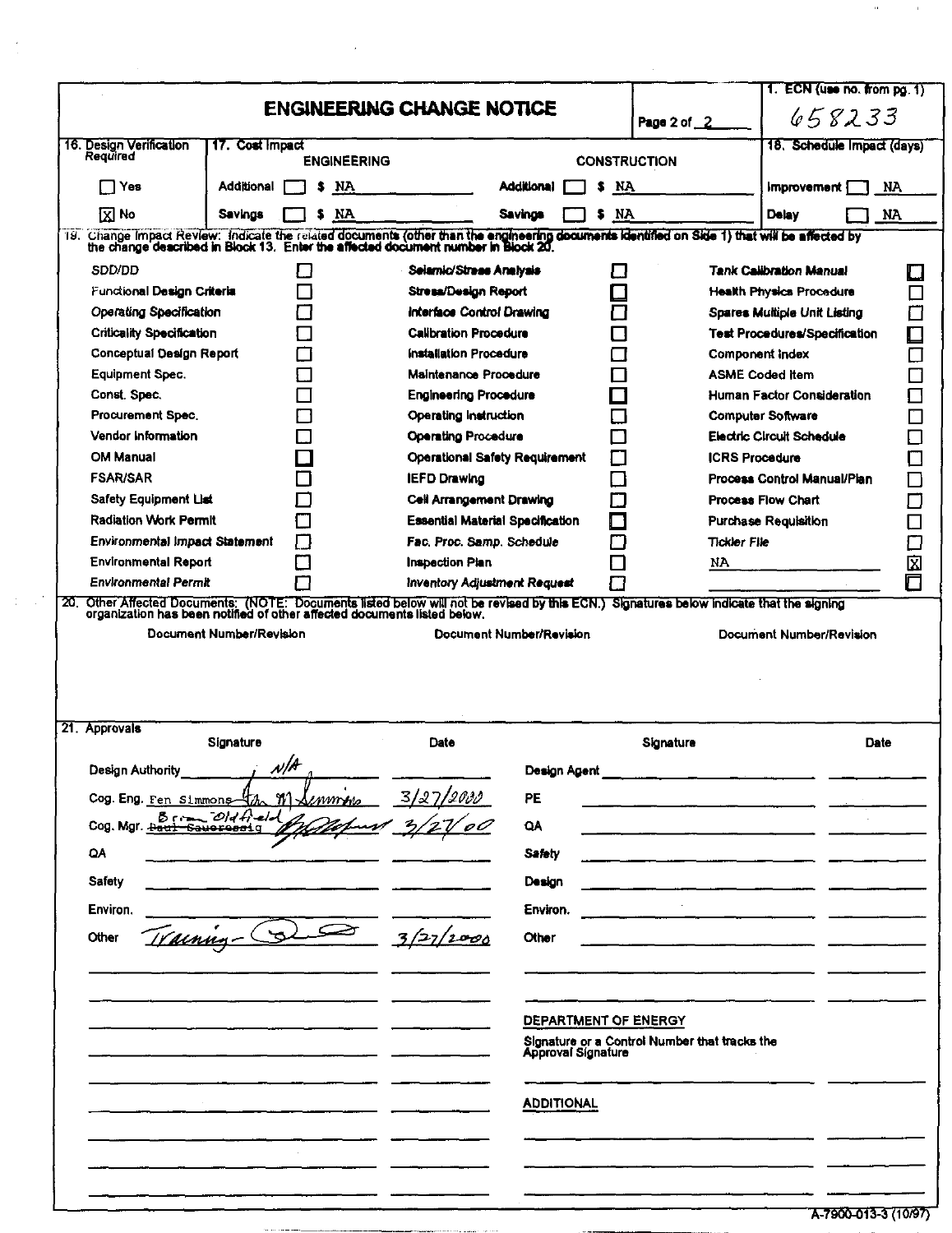# <span id="page-2-0"></span>**WASTE ENCAPUSULATION STORAGE FACILITY (WESF) DANGEROUS WASTE TRAINING PLAN**

Prepared for the U.S. Department of Energy Assistant Secretary for Environmental Management

**Project Hanford Management Contractor for the U.S. Department of Energy under Contract DE-AC06-96RL13200** 



**Richland, Washington** 

**Approved for public release: further dissemination unlimited** 

~ -\_\_ .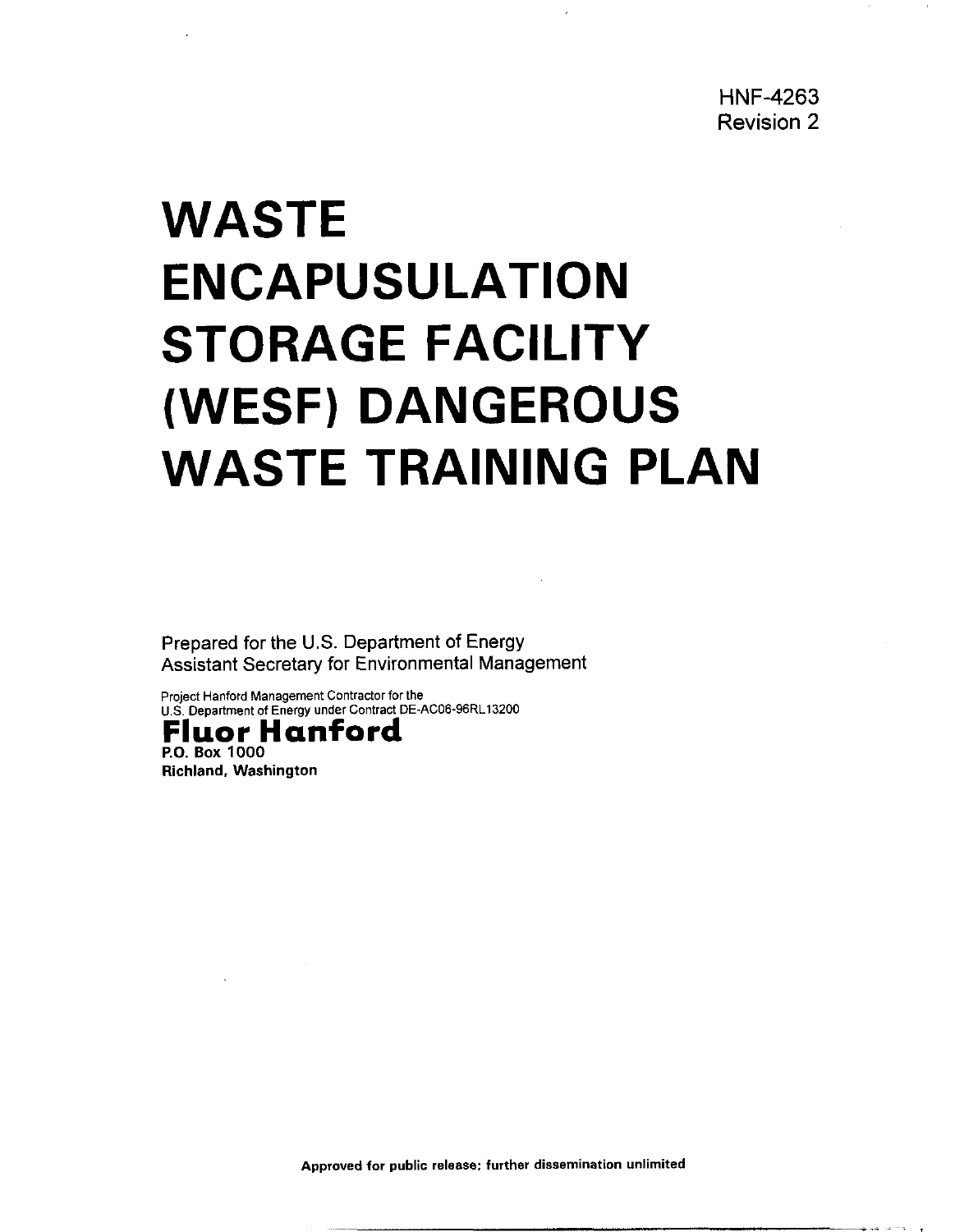# **WASTE ENCAPUSULATION STORAGE FACILITY (WESF) DANGEROUS WASTE TRAINING PLAN**

FM SIMMONS *FLUOR* HANFORD

Key Words: WESF. Dangerous Waste Training Plan, **<90** day pad, pool cells. process cells A-G. Miscellaneous Storage Unit

Abstract: This training plan describes general requirements, worker categories, and provides course descriptions for operation of the WESF permitted miscellaneous storage units, and the **c90** day accumulation.

*SbraL* **F??Cd>** ?& Date Published March 2000

Prepared for the U.S. Department of Energy Assistant Secretary for Environmental Management

Project Hanford Management Contractor for the U.S. Department of Energy under Contract DE-AC06-96RL13200

#### **RO. Box** 1000 **Fluor Hanford**

**Richland, Washington** 

ideli Reléase *(Approval* 

NA DATE: **WE** HAMFORD  $ID:$  $STA: \mathcal{L}$ RELEASE

 $\overline{\phantom{a}}$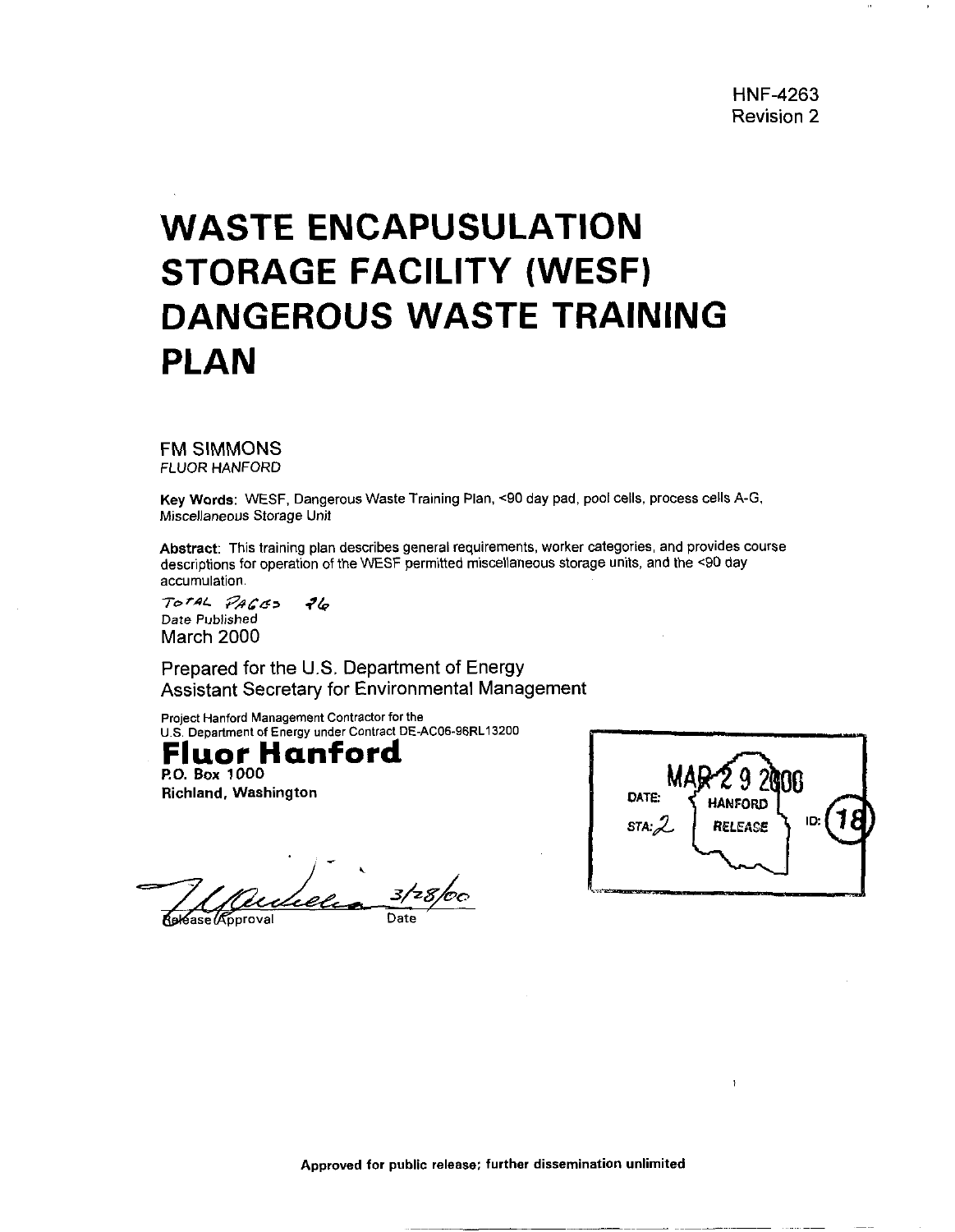#### TRADEMARK DISCLAIMER

Reference herein to any specific commercial product, process, or service by trade name, trademark, manufacturer, or otherwise. does not necessarily constitute or imply its endorsement. recommendation, or favoring by the United States Government or any agency thereof or its contractors or subcontractors.

This report has been reproduced from the best available copy. Available in paper copy and microfiche.

Available electronically at http://www.doe.gov/bridge. Available for a processing fee to the U.S. Department of Energy and its contractors, in paper, from: US Department of Energy Office of Scientific and Technical Information P.O. **Box** 62 Oak Ridge, TN 37831-0062 phone: 865-576-8401 fax: 865-576-5728 ernaii: **reports@adonis.osti.gov(423)** 576-8401

Available for sale to the public, in paper, from: U.S. Department of Commerce National Technical Information Service 9:5: *Department of Co*<br>National Technical Info<br>5285 Port Royal Road Springfield, VA22161 phone: 800-553-6847 fax: 703-605-6900 email: orders@ [ntis.fedworld.gov](http://ntis.fedworld.gov) online ordering: http://www.ntis.gov/ordering.htm

Printed in the United States of America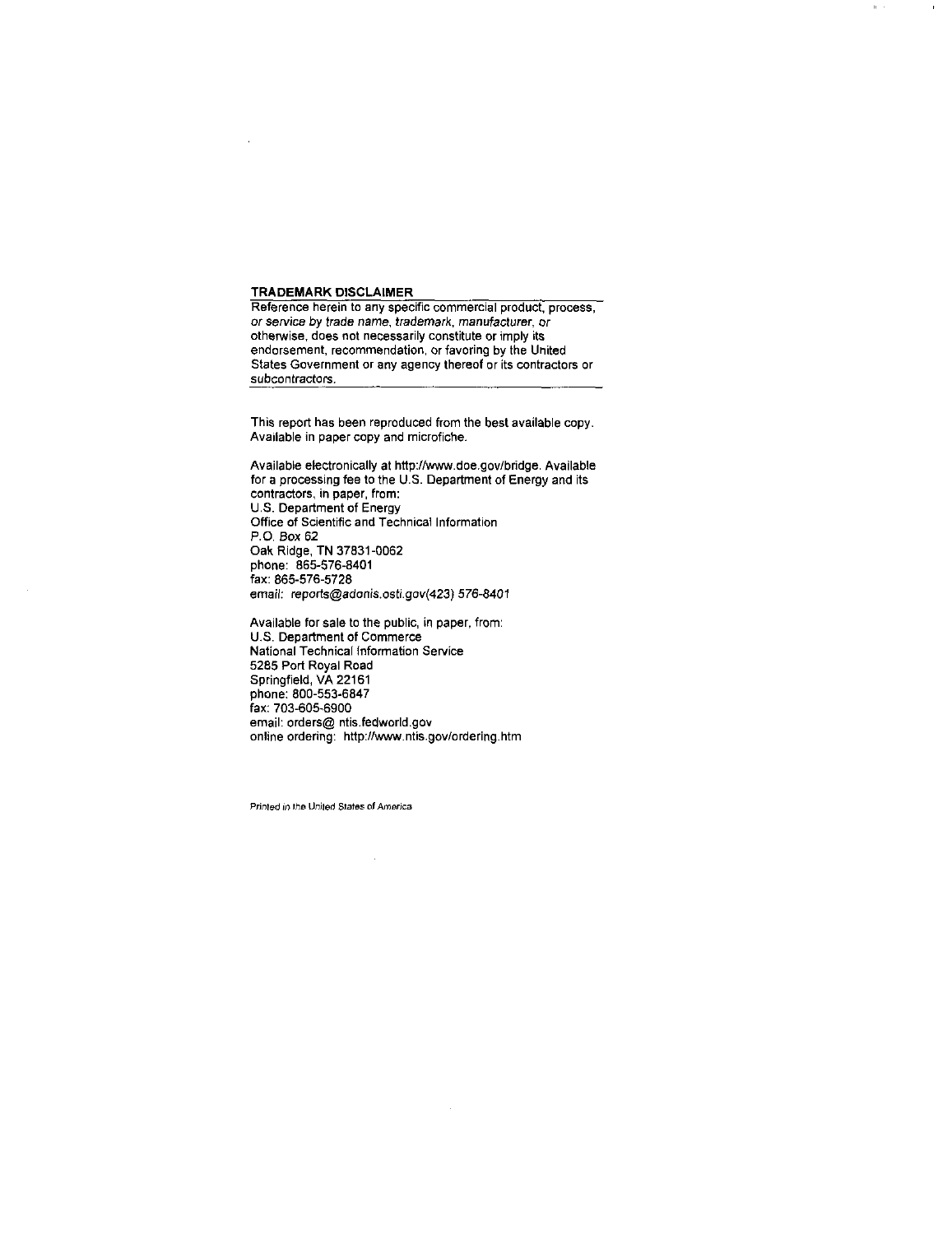|                        | <b>RECORD OF REVISION</b>                                                       | HNF-4263 | (1) Document Number                  | $HNF-4263$<br>Rev. 2                            |
|------------------------|---------------------------------------------------------------------------------|----------|--------------------------------------|-------------------------------------------------|
| $\overline{(2)}$ Title | WESF DANGEROUS WASTE TRAINING PLAN                                              |          |                                      |                                                 |
|                        | <b>Change Control Record</b>                                                    |          |                                      |                                                 |
| (3) Revision           | (4) Description of Change - Replace, Add, and Delete Pages                      |          | (5) Cog. Engr.                       | Authorized for Release<br>Date<br>(6) Cog. Mgr. |
| $R^2$                  | $\overline{(\overline{r})}$<br>Corrects Training Information/Courses-ECN 658233 |          | $\mathbf{C}$<br><u>len Mr Lenmer</u> |                                                 |
|                        |                                                                                 |          |                                      |                                                 |
|                        |                                                                                 |          |                                      |                                                 |
|                        |                                                                                 |          |                                      |                                                 |
|                        |                                                                                 |          |                                      |                                                 |
|                        |                                                                                 |          |                                      |                                                 |
|                        |                                                                                 |          |                                      |                                                 |
|                        |                                                                                 |          |                                      |                                                 |
|                        |                                                                                 |          |                                      |                                                 |
|                        |                                                                                 |          |                                      |                                                 |

 $\alpha$ 

 $\epsilon$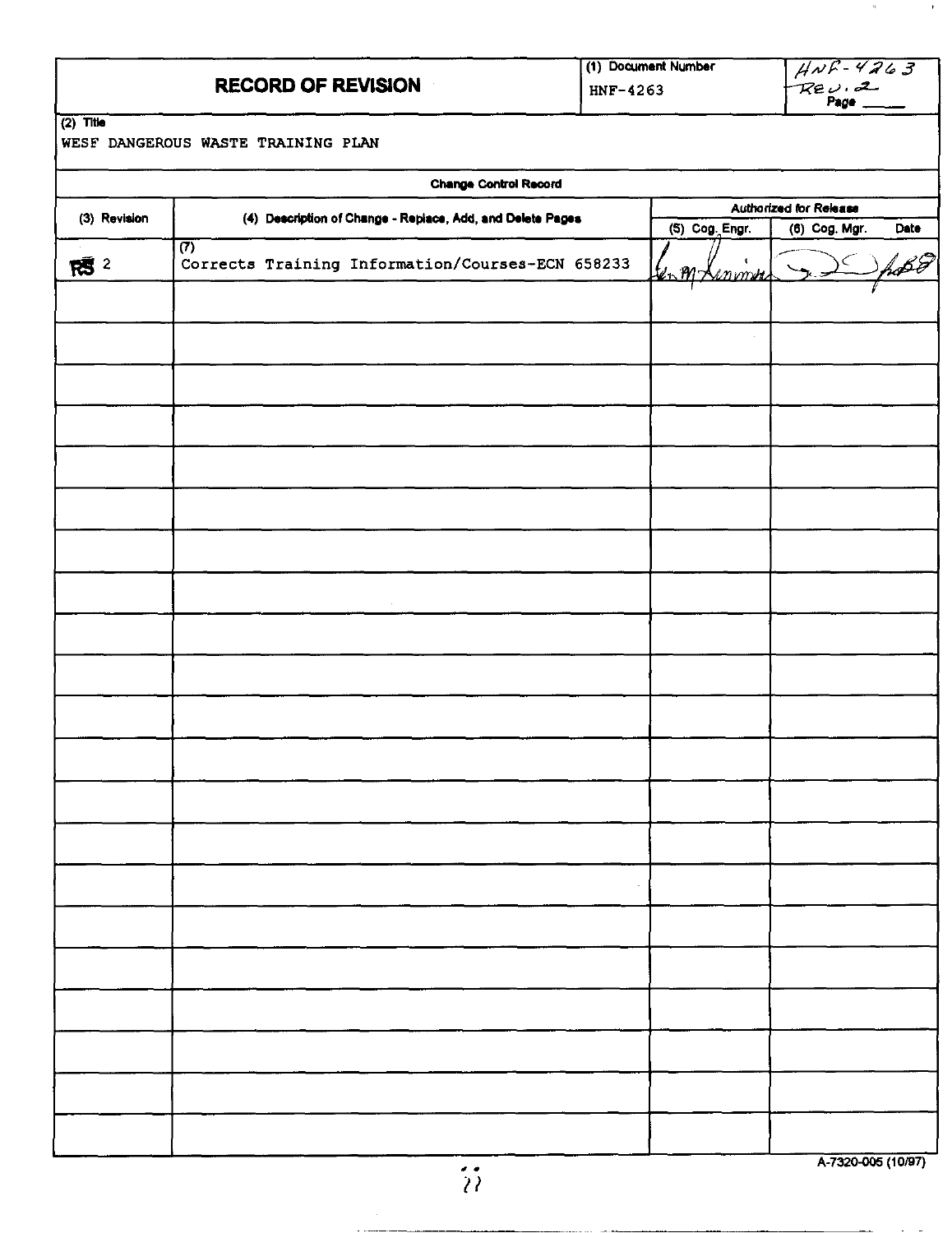**WASTE MANAGEMENT PROJECT** Manual **HNF-4263, Rev. 2**<br> **WASTE ENCAPSULATION STORAGE FACILITY (WESF)** Page iii of iv **WASTE ENCAPSULATION STORAGE FACILITY (WESF)** Page iii of iv DANGEROUS WASTE TRAINING PLAN Effective Date  $\frac{4}{00}$ DANGEROUS WASTE TRAINING PLAN

F. M. Simmons, Environmental Compliance Officer

*82 3/a 7/2d dd* 

**M. M. Pereira, Training Manager Date** 

**B.** Øldfield, WESF Project Manager

'2000

 $7/00$  $\overline{\text{Dme}}$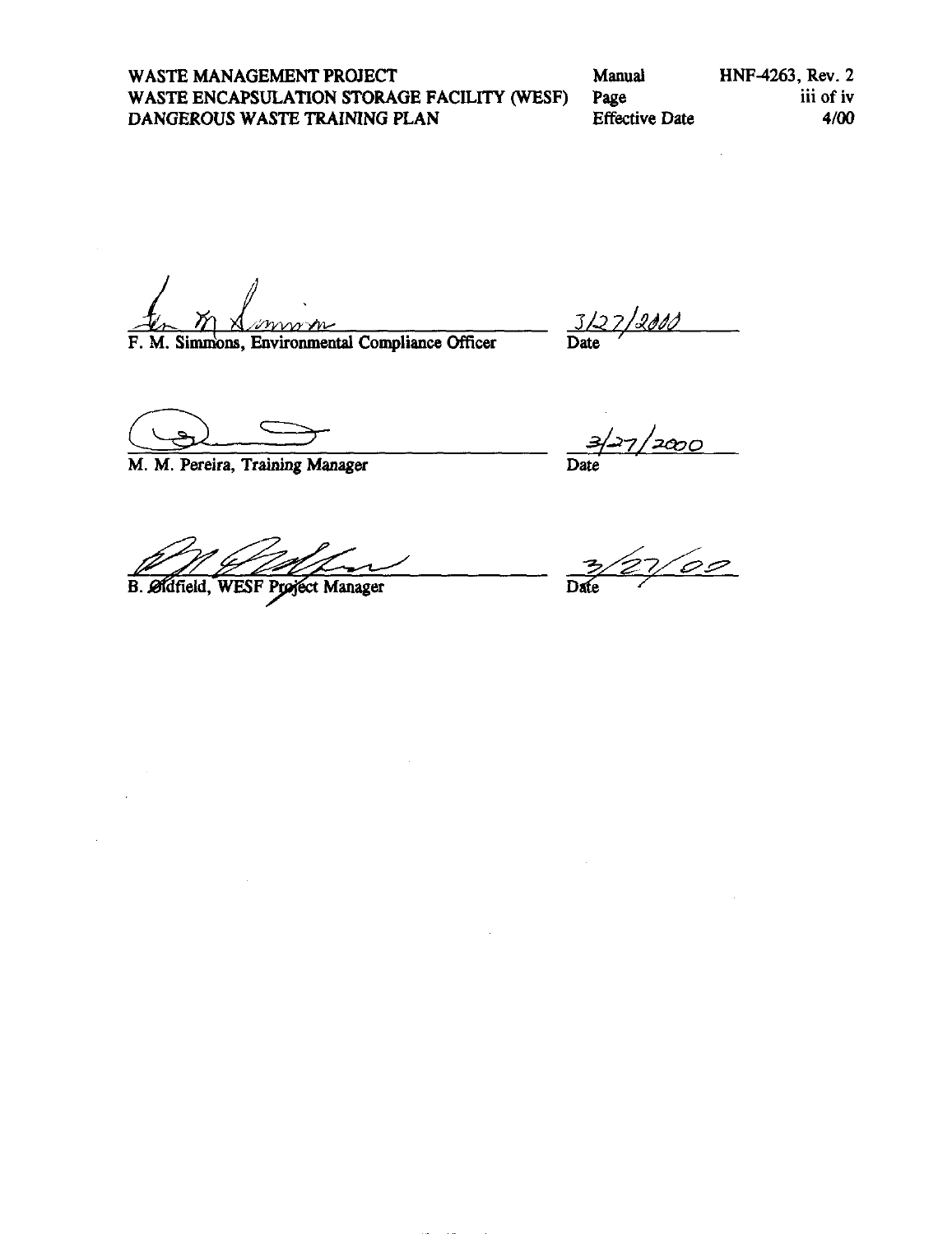| Manual                | HNF-4263, Rev. 2 |
|-----------------------|------------------|
| Page                  | iv of iv         |
| <b>Effective Date</b> | 4/00             |

Ŵ.

 $\mathbf{I}$ 

### **CONTENTS**

| <b>CONTENTS</b> |                     |                                                                      |
|-----------------|---------------------|----------------------------------------------------------------------|
| 1.0             |                     |                                                                      |
| 2.0             |                     |                                                                      |
| 3.0             |                     |                                                                      |
| 4.0             |                     |                                                                      |
| 4.1             |                     |                                                                      |
| 4.2             |                     |                                                                      |
| 4.3             |                     |                                                                      |
| 4.4             |                     |                                                                      |
| 4.5             |                     |                                                                      |
| 5.0             |                     |                                                                      |
| 5.1             |                     |                                                                      |
| 5.2             |                     |                                                                      |
| 5.3             |                     |                                                                      |
| 5.4             |                     |                                                                      |
| 5.4.1           |                     |                                                                      |
| 5.4.2           |                     |                                                                      |
| 5.4.3           |                     |                                                                      |
| 5.4.4           |                     |                                                                      |
| 5.4.5           |                     |                                                                      |
| 5.5             |                     |                                                                      |
| 5.6             |                     |                                                                      |
| 5.7             |                     |                                                                      |
| 5.8             |                     |                                                                      |
| 5.8.1           |                     |                                                                      |
| 5.8.2           |                     |                                                                      |
| 5.8.3           |                     |                                                                      |
| 5.9             |                     |                                                                      |
| 5.10            |                     | Resource Conservation and Recovery Act (RCRA) Course Descriptions 10 |
| 6.0             |                     |                                                                      |
| 7.0             |                     |                                                                      |
|                 | <b>ATTACHMENT 1</b> | INFORMATION ABOUT RCRA (DANGEROUS WASTE)                             |
|                 |                     |                                                                      |
|                 | <b>ATTACHMENT 2</b> | WASTE WORKER CATEGORIES & RCRA REQUIRED                              |
|                 |                     |                                                                      |

## **TABLES**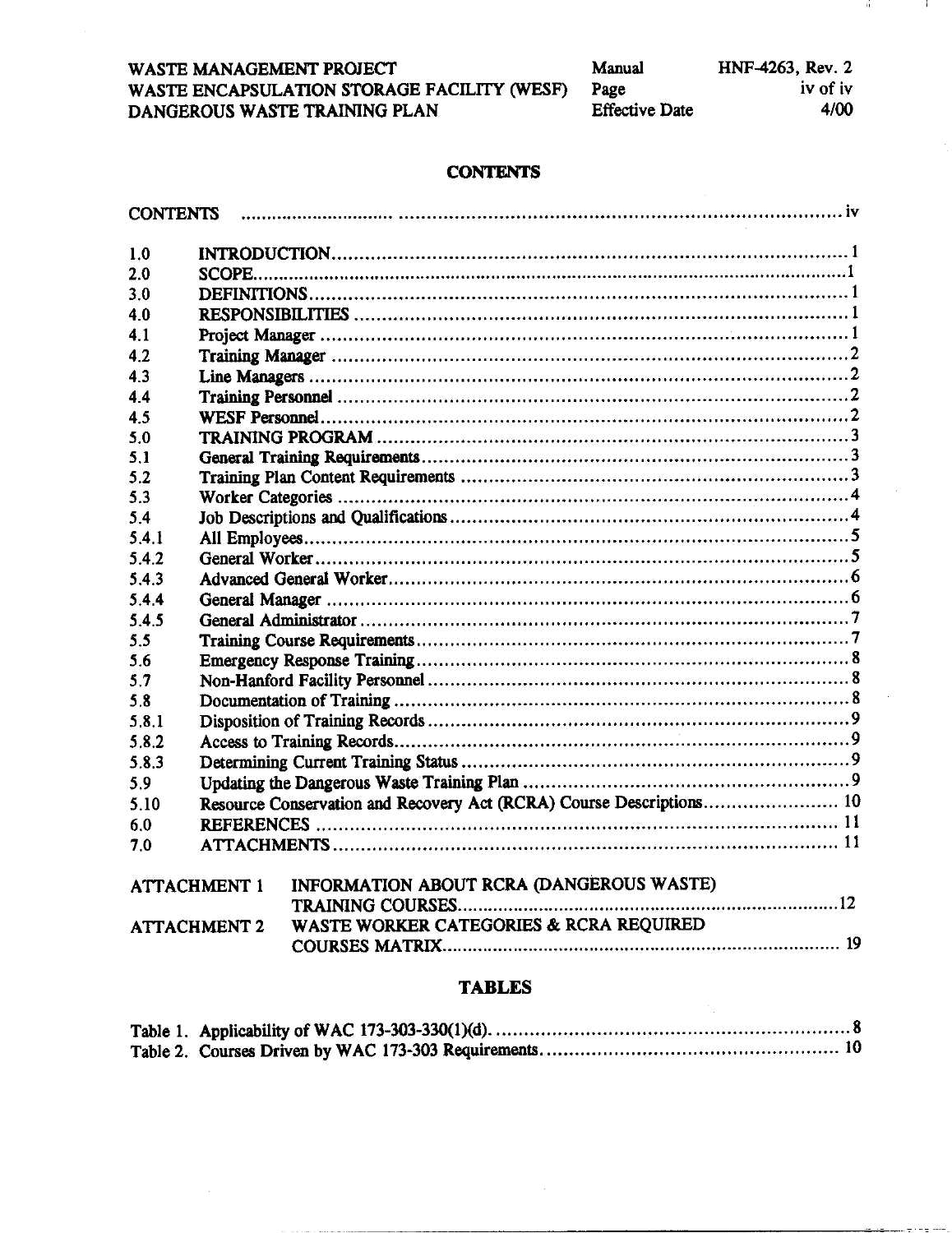#### **1.0** INTRODUCTION

Washington Administrative Code (WAC), Chapter 173-303-330 of the *Dangerous Waste Regulations* requires a Written training plan for the operation of **dangerous** waste management **units.** WAC 173- 303-200, "Accumulating Dangerous Waste On4ite." **requires** compliance with WAC 173-303-330, "Personnel Training." This WESF Dangerous Waste Training Plan (DWTP), in conjunction with Chapter 8.0 of the Hanford Facility Dangerous Waste Permit Application, General **Information** Portion @OE/RL-91-28). complies with the requirements of WAC 173-303. **This** plan is written to comply with the PHMC implementing procedure, HNF-PRO-459, *Environmental Training*.

WESF regulated **units** are managed **as** generator units under WAC 173-303-200. WESF manages permitted miscellaneous storage waste units under WAC 173-303-680.

#### **2.0** SCOPE

This DWTP applies to personnel who perform work at, or in support of WESF. The plan, along with the **names** of personnel, may be given to a regulatory agency inspector upon request. General workers, subcontractors, or visiting personnel who have not been trained in the management of dangerous wastes must be accompanied by an individual who meets the requirements of **this** training plan. Dangerous waste management includes handling, treatment, storage, and/or disposal of dangerous and/or mixed **waste.** Dangerous waste management units covered by this plan include:

- Less-than-90-Day Accumulation Area(s)
- Pool Cells 1-8 **and** 12 Storage Units
- Process Cells A-G Storage Units  $\bullet$

This training plan describes general requirements, worker **categories, and** provides **course** descriptions for operation of the **WESF** permitted miscellaneous storage units **and** the Less-than-90-Day Accumulation **Areas.** 

#### 3.0 DEFTNITIONS

None.

#### **4.0 RESPONSIBILITIES**

A dangerous waste generator must provide personnel **training a** *directed* by WAC-173-303-330. Fluor Hanford (FH) Site Training is responsible for developing the **general** Hanford Site program of classroom instruction. Facility managers are responsible for developing a program for unitbuildingspecific training that supplements the Hanford Site training program. Ultimate responsibility for a compliant dangerous waste training program **at** WESF **rests** with the WESF Project Manager.

#### **4.1 Project** *Manager*

The WESF Project Manager has the functional responsibility for meeting the training requirements of WAC 173-303-330 and Condition II.C of the Hanford Facility RCRA Permit.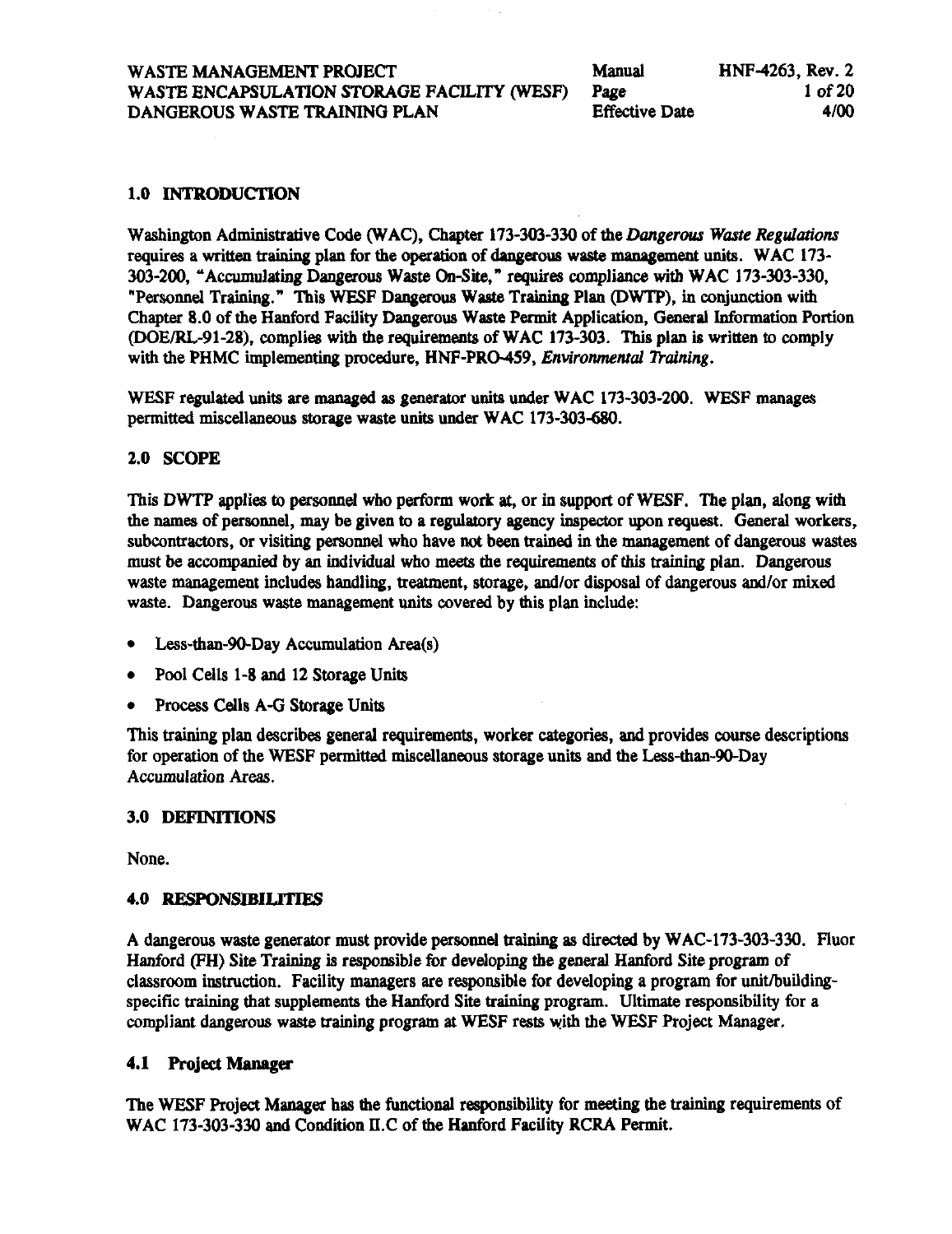#### **4.2 Training** *Manager*

The training manager **has** overall responsibility for establishing, conducting, **and** administering the training program for **WESF** to ensure personnel are trained to **filfill** the responsibilities *of*  their job assignments.

#### **4.3** Line Managers

All managers, under the direction of the **WESF** Project Manager, are responsible for:

- a. Determining required training for personnel assigned to WESF based on job assignment and responsibilities;
- b. Ensuring that personnel assigned to WESF receive required initial training and continuing (refresher) training **as** needed to be qualified to perform assigned duties in dangerous waste management;
- c. Ensuring that personnel training **record8** for assigned personnel are submitted **to Integrated**  Management Information Systems **(IMIS), and** training completions are properly documented in TMX.

#### **4.4 Training Personnel**

Training personnel are responsible for:

- **a.** Reviewing training requirements whenever regulations change, or annually at **a minimum,** for adherence to regulations, and to ensure the requirements reflect the current systems, procedures, and policies applicable to each position;
- b. Developing **and conducting** training on **new and** *ex-* **systems** or equipment *using* **a** systematic approach to training. Training design, development, **and** implementation are based on learning objectives derived from the analysis of the specific job/task. Training is provided using classroom instruction, on-the-job training, required reading, computer-based training methods, and/or by providing drills. Training is developed and provided by personnel knowledgeable in dangerous waste management policies and/or procedures.

#### **4.5 WESFPersonnel**

WESF **and** WESF **support** personnel are responsible for:

- **a.**  Working with their *managers* to define applicable training
- b. Completing **necessary** training to gain/maintain qualifications.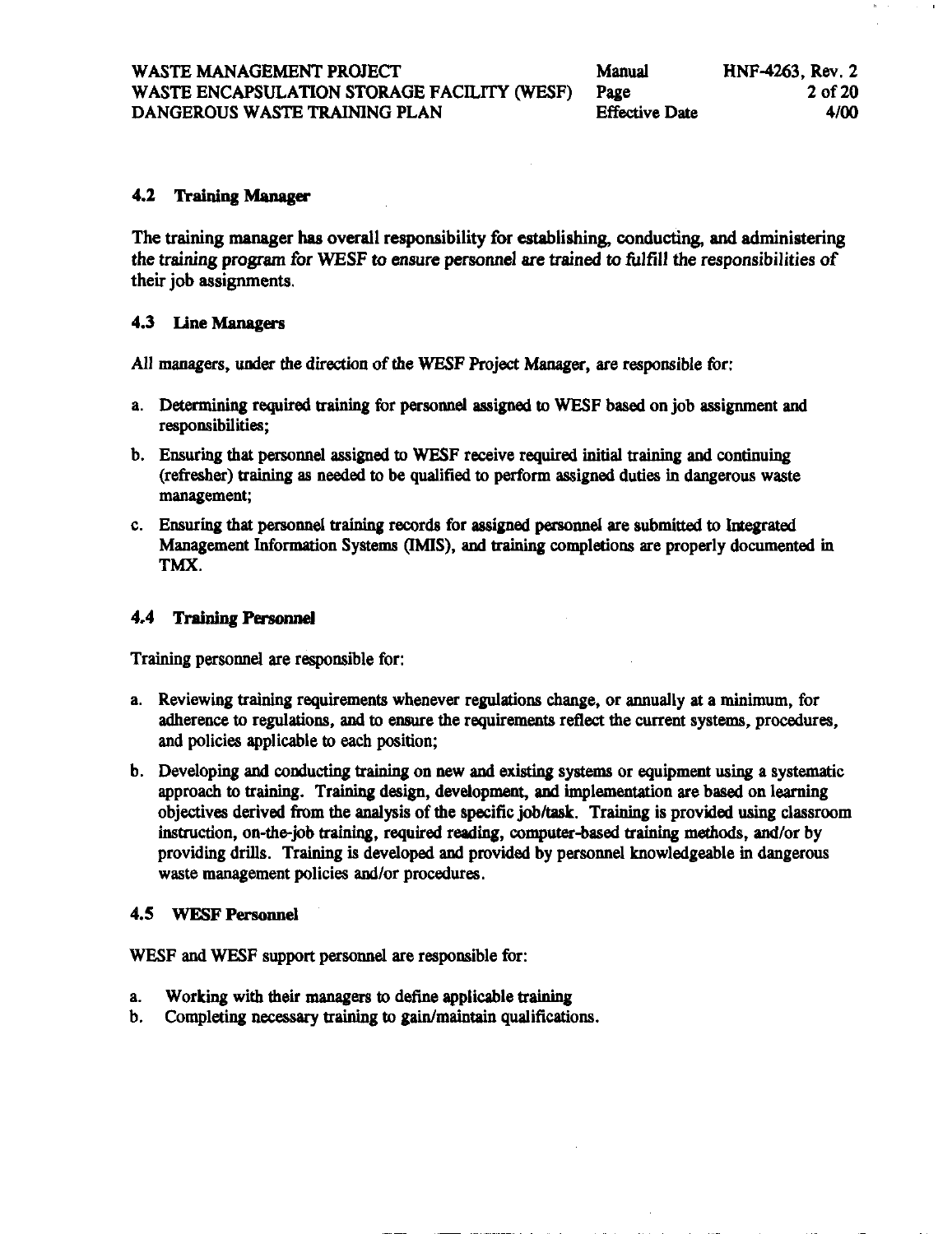#### **5.0 TRAININGPROGRAM**

#### **5.1 • General Training Requirements**

General requirements of the WESF dangerous waste training program include the following.

- a. Personnel must be instructed to perform **duties** in complimce with WAC **173-303.**
- b. Instruction must be conducted by a person knowledgeable of dangerous waste management procedures, **and** the training must be relevant to the employee's position.
- c. A facility-specific program is required for non-escorted personnel and must include instruction to familiarize personnel with applicable procedures (inspection plans, operating procedures, *etc.),*  container *management* practices, spill response, **and** emexgency equipment, **systems, and**  procedures. An annual review of the Building Emergency Plans and supporting procedures/guides maintained at the unithuilding will *satisfy* the spill response **and** emergency procedure review.
- d. New employees must receive training within **six months** of employment at, transfer **to,** or reassignment within WESF, and must be supervised until training is completed. Personnel-intraining will not make decisions that could affect facility safety. Personnel performing work who do **not** meet all training requirements for a specific **job** or **task** must be supervised by a qualified person until they have.
- e. Employees must receive appropriate annual refresher training.
- f. As **new** requirements are identified and indicated in this training plan, **WESF** personnel will comply with the new requirements within 6 months of the effective date of the requirement.

#### **5.2 Training Plan Content Requiments**

WAC **173-303-330(2)** requires the training plan to contain the following or to reference its location:

- a. Job title, job description, **and** the name of the employee *filling each* job/position related to dangerous waste management at the facility. The job description **must** include the requisite **skills,**  education, other qualifications, and duties for **each** position.
- b. A written description of the type **and amount** of both introductory **and** continuing (refresher) training required for *each* position.
- c. Records documenting that facility personnel have received and completed the training required by this **section.**

This training plan references the location of the following:

- Attachment **1 contains** information *about* dangerous waste training courses.
- Attachment 2 is a matrix that identifies which RCRA courses are required for each waste worker category.
- Records that document completion of training requirements are maintained by the **IMIS**  organization withiin **FH** Training.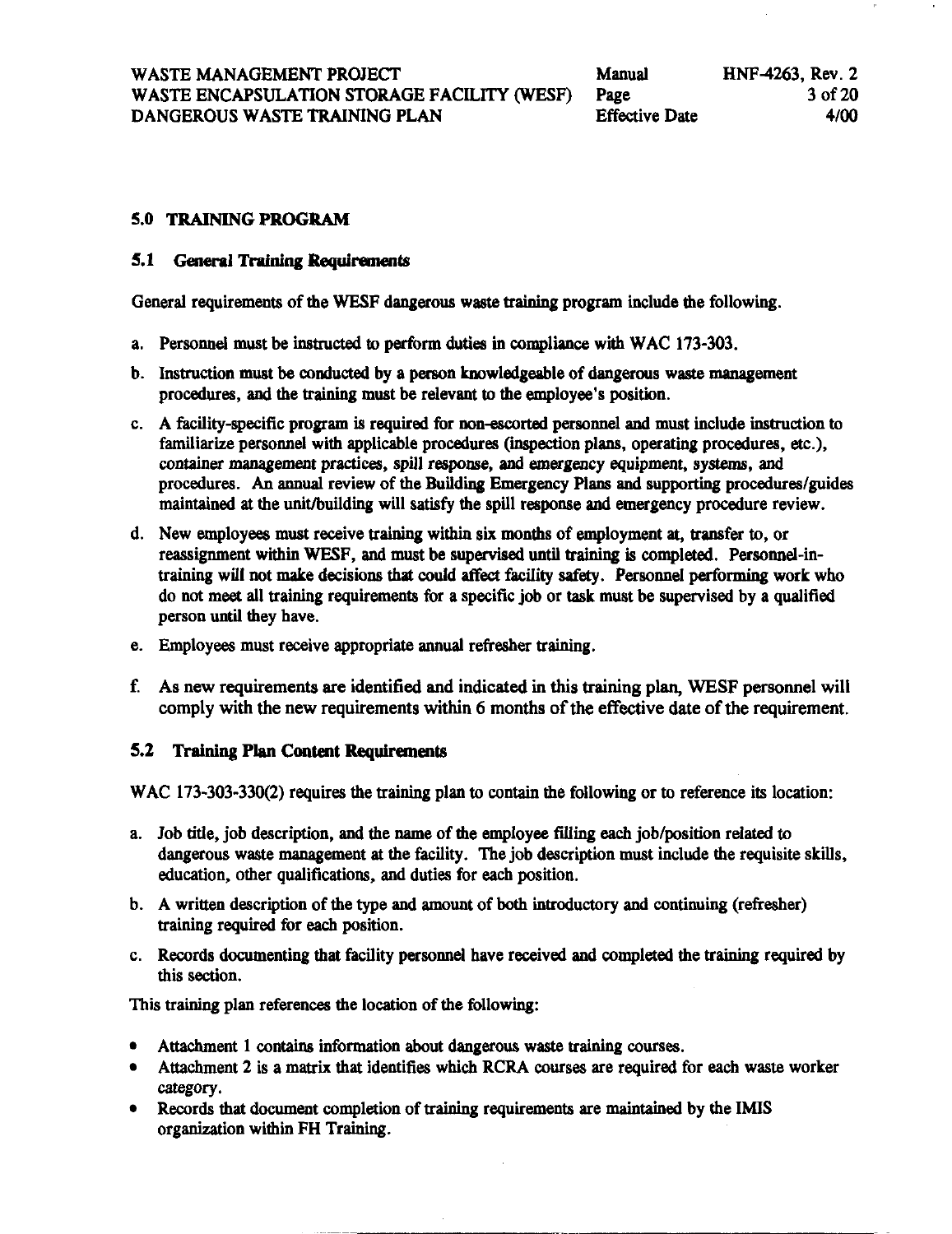**Sections 5.3 through 5.7** describe how these requirements are met at WESF.

#### 5.3 Worker Categories

WESF personnel are categorized into five worker positions to properly assign training that is commensurate with their duties **and** responsibilities. Personnel duties **and** responsibilities may overlap between categories. When overlaps occur, personnel will complete applicable courses from each category that applies. The determining factor for placing personnel in a specific worker category. category that applies. The determining factor for placing personnel in a specific worker category is the corresponding job duties. Ihe worker categories are:

- a. All Employees
- b. General Workers
- c. Advanced General Workers
- d. General Managers
- e. General Administrators

General Administrators may be assigned one or more areas of responsibility, **as** described in Section **5.4.5.** The four areas of responsibility may be performed by someone in one worker position (e.g., Environmental Compliance officer) or may **be performed** by those in **two** or more worker positions (e.g., Environmental Compliance *Officer,* Hazardous Material Specialist, *etc.).* 

The descriptions of job duties for each *category* are general in nature. However, the descriptions do provide adequate specifics that can be matched to individual job titles or job positions commonly found at the Hanford Site. The responsibilities for personnel categorized **as** General Workers, Advanced General Workers, General Managers, **and** General **Administrators** are provided because these categories are directly associated with the safe and compliant management of dangerous and/or mixed waste at WESF.

In general, all personnel require a **high school** diploma or General **Educational** Development (GED). Personnel filling exempt management or *engineexing* positions may require a college degree with two or more **years** of industry experience.

Many prerequisites exist for these positions. In some *cases,* a college degree may be waived **as** a prerequisite requirement. An equivalent **combination** of education **and** experience **also** may be accepted. Additional information regarding specific prerequisites *can* be provided **on** request. The following sections describe, within the appropriate worker category, the job titles and a brief position description of personnel *at* the facility who are categorized **as** All Employees, General Workers, Advanced General Workers, General **Managers, and** General Administrators.

#### **5.4 Job Descriptions and** Qualilientlons

All personnel are assigned a job title (from the salaried nonexempt or bargaining unit classifications) or a position (from the exempt classifications). **Each** job or position description includes requisite skills, work experience, education, other qualifications, **and** a list of duties and/or responsibilities. The FH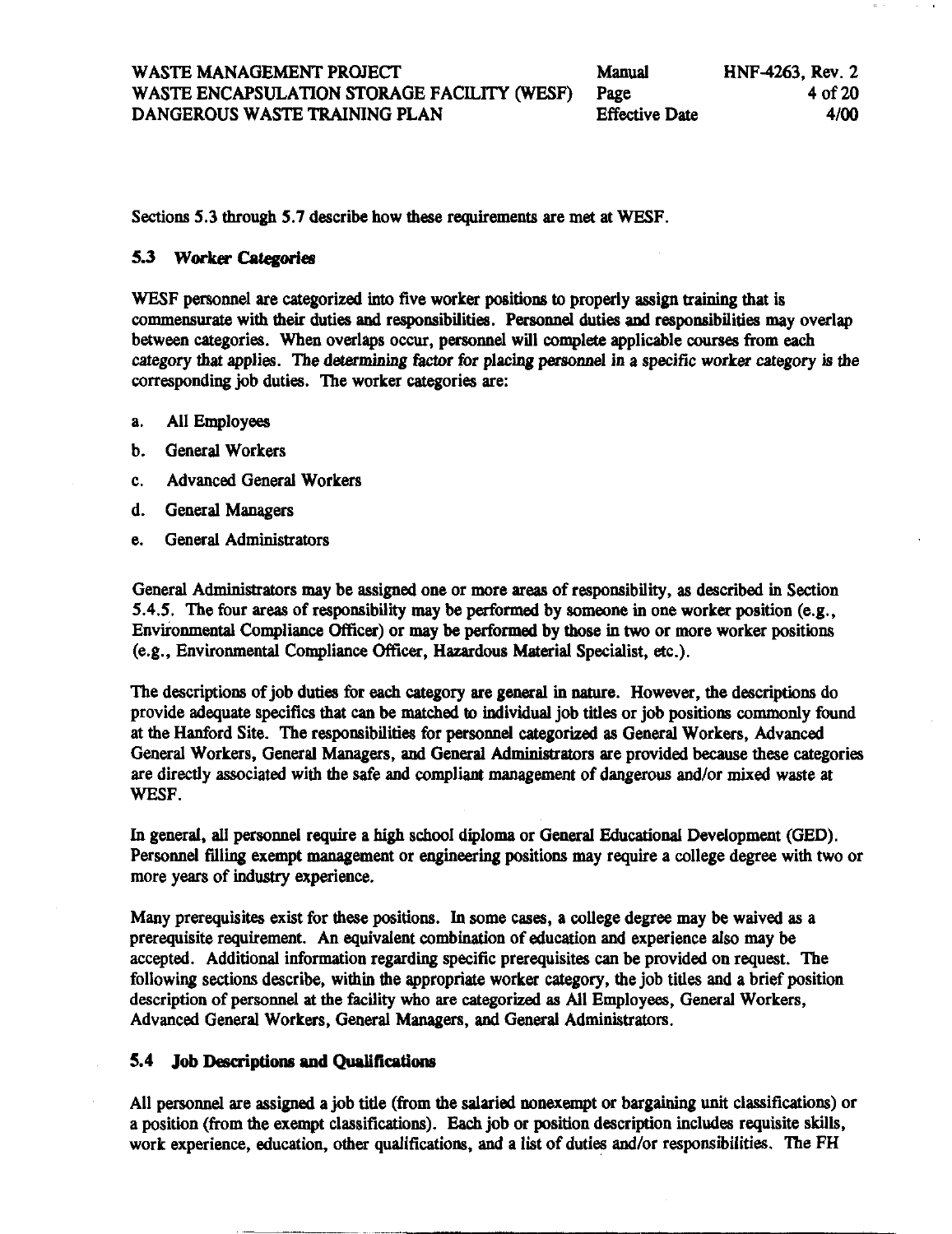| Manual                | HNF-4263, Rev. 2 |
|-----------------------|------------------|
| Page                  | 5 of 20          |
| <b>Effective Date</b> | 4/00             |

Human Resources Department maintains information regarding work experience, education and other qualifications required for all jobs and positions.

Personnel who are essigned duties in **one** of the *four* worker categories (General Worker, Advanced General Worker, General Manager, General Administrator) **and** become delinquent in their training, must be supervised by a trained person until the retraining is successfully completed. Upon re qualification, the person may be allowed to resume previously assigned duties. Employees must complete **training** within **six** months of employment at, transfer **to,** or reassignment withi WESF, **and**  must be supervised by a trained **person** until completion of training.

Training *(course)* requirements are maintained in the PHMC Training Matrix *(TMX)* system for the individuals currently petforming work in *each* of the categories (i.e., General Worker, Advanced General Worker, General Manager, **and** General Administrator). **'Ihe** TMX will serve **as** the training requirements **and** completion documentation method for all waste management personnel. 'Iherefore, names of specific employees **filling** each position, and their specific training requirements and completion are oot listed in this plan. Information in the TMX is maintained by facility management and is available upon request.

Facility managers are responsible for reviewing training requirements when personnel change positions or assume new job responsibilities, when changes are made to **this** training plan (other than editorial changes), or annually, as a minimum. Updates to the training requirements are made as necessary.

#### **5.4.1 All Employees**

WESF personnel designated **as** "All Employees" are not categorized into one of the other four worker positions. Non-WESF personnel included in this category are those individuals not categorized as General Workers (discussed next), and who require access to portions of WESF not accessible to the public. Personnel in the All Employees category are prohibited from performing duties or responsibilities associated with the management of waste in accumulation/storage containers at WESF. All personnel have the responsibility to report spills **and** releases that they discover **and** to evacuate or take cover **as** directed during specific incidents.

WESF administrative personnel categorized **as** All Employees primarily include secretaries, clerks, engineers, **and** managers. Most non-WESF personnel are categorized **as** All Employees because these personnel generally tour, provide oversight, or are brought to WESF for interviews. Other non-WESF personnel who require access to WESF controlled areas to complete work that does not involve the management of dangerous waste are also categorized **as** All Employees.

#### **5.4.2 General Worker**

WESF or non-WESF personnel with waste management duties **and** responsibilities limited to the initial generation of dangerous or mixed waste **and** placing *that* waste into pre-approved **wntainers** are categorized as General Workers. Pre-approved containers may be in a satellite accumulation area, < 90-day accumulation area, or TSD storage unit. These personnel could generate dangerous waste while working on a non-RCRA system (e.g., building maintenance) or **on** a **TSD** unit while performing maintenance or modifications on facility systems. The work may be unsupervised or completed under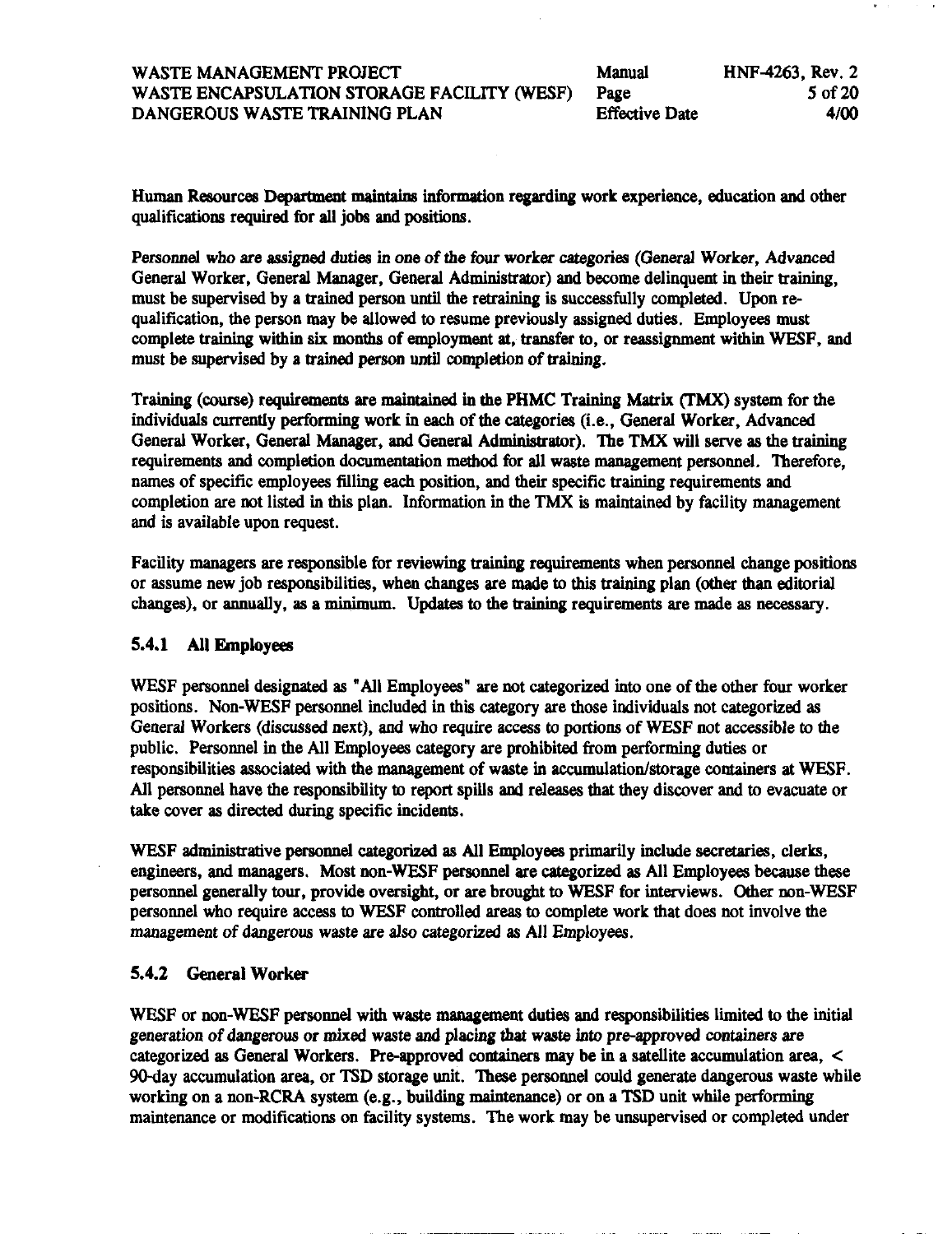the supervision of qualified unit/building personnel. Typical job titles of personnel in this category include maintenance personnel, radiological control technicians, and transporters.

WESF personnel categorized as General Workers may be assigned duties and responsibilities for the following:

- **1.** Placing waste they generate into pre-approved containers **ad** filling out **logsheets** where applicable.
- 2. Completing *radiological* surveys of *dangerous* waste.
- 3. Loading packaged containers **onto** trucks or moving containers.
- **4.** Responding to a spill or release of **known contents** where the duties **and** responsibilities are limited to containing the spill/release, returning the drum to an upright position, and placing the known spilled material or waste into a pre-approved container.
- *5.* Applying advanced container **markings** or labels **based** on direction **from** an Advanced General Worker, General Manager, or General Administrator.
- 6. **Responding** to regulatory **and** agency compliance **inspector** questions about waste management practices.
- 7. Performing dose rate surveys on the  $\leq$  90-day pads.

#### **5.4.3 Advanced General Worker**

WESF personnel are categorized **as** Advanced General Workers if their duties **and** responsibilities concerning **dangerous** waste exceed that of General Workers. The typical job title of personnel in this category is Nuclear Chemical Operator. A Hazardous Material Specialist may also perform the duties of an Advanced General Worker. Duties **and** responsibilities for container management may include:

- 1. Determining container markings and labels
- **2.** Preparing container logsheets
- 3. Completing waste inventories
- **4.** Sampling of waste
- *5.* Packaging and transporting waste samples (At **WESF, this** Advanced General Worker responsibility is the responsibility of the General Manager, *i.e.*, the Environmental Compliance Officer.)
- 6. Responding to spills and releases of **unknown** materials or wastes in accordance with approved procedures
- **7.** Performing inspections and surveillances
- 8. Receiving transfers and/or shipments of waste.

#### **5.4.4** General **Manager**

Included in **this** category are various WESF managers, **and** WESF personnel who coordinate, direct, **and** oversee the work of General Workers or Advanced General Workers in the management of dangerous waste or in the operation **and control** of **WESF.** Managers **and** those who direct General Workers **and** Advanced General Workers have many similar duties **and** responsibilities relating to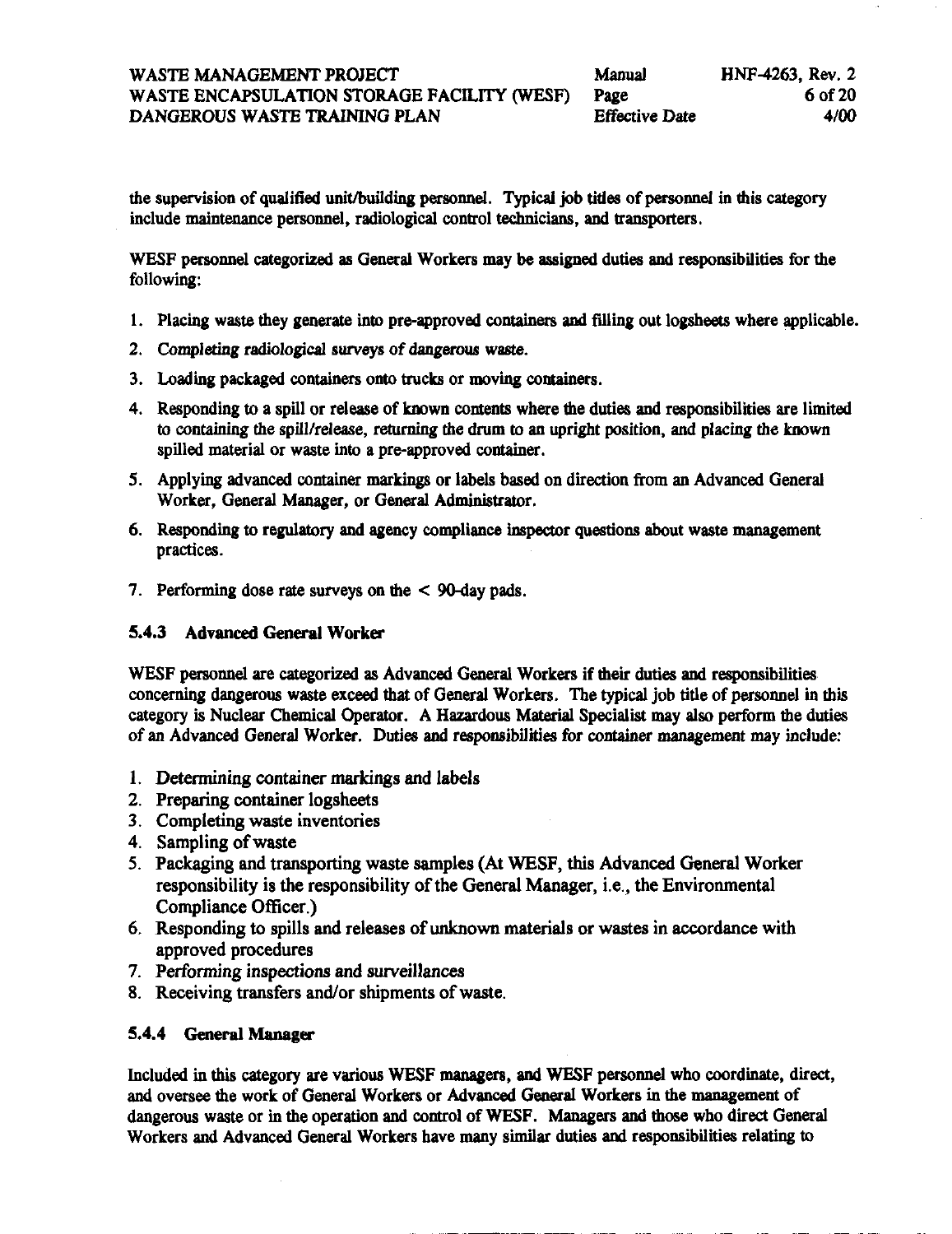| Manual                | HNF-4263, Rev. 2 |
|-----------------------|------------------|
| Page                  | 7 of 20          |
| <b>Effective Date</b> | 4/00             |

dangerous waste management (e.g., responsibilities during emergency events requiring implementation of the building emergency plan) and are required to complete the same courses. The TMX identifies personnel currently *filling* these positions.

The following WESF positions are included in this category:

- Operations Manager
- Line Manager
- Environmental Compliance officer
- On-Call Building Emergency Director (i.e., Emergency Coordinator)
- Configuration Control Authority.

#### **5.4.5 General Administrator**

Personnel who prepare and ship dangerous or mixed-waste containers in compliance with applicable requirements, including **signing** necessary shipping documentation are **categorized as** General Administrators in the RCRA training program. General Administrators may **direct** operational activities of General Workers **and** Advanced General Workers relating to dangerous waste management or transportation activities. There is m distinction within *this* position based on where a dangerous waste movement will initiate, terminate, or which road along which the movement will travel.

Specific responsibilities **of** General Administrators may include:

- **•** Deciding which waste requires sampling and analysis to properly characterize the waste, or approving *sampling* **and** analysis plans Or approving warte analysis **plans [see** Attachment 2, GA-1 **1,**
- **Preparing** waste **acceptance** documentation for Waste Management **Project** *(WMP)* TSD **units** (i.e., **WESF,** Central Waste Complex (CWC), Waste Receiving and Packaging (WRAP) facility, T-Plant, and Low Level Burial Grounds) **[see** Attachment **2,** GA-21,
- Overseeing waste movement documentation accuracy for **both** onsite and offsite shipments of dangerous or mixed waste on roadways [see Attachment 2, GA-31,
- Completing waste designations *[see* Attachment 2, GA-41 (for example, one or more **of** the following):
	- *1.* Verify that dangerous waste generated *at* the *facility* **is** properly designated *in* accordance with WAC **173-303.**
	- 2. Perform/complete waste designations necessary to facilitate treatment, storage or disposal of dangerous waste at WESF.
	- **3.** Ensure *that* **correct** land disposal restriction (LDR) determinations and notifications are included with waste designations.

General Administrators *at* **WESF are Hazardous** Material Specialists matrixed to **WESF.** 

#### **5.5 Training Course Requirements**

Attachment 1 contains information about the required RCRA (Dangerous Waste) courses. Personnel are placed into one of the five worker categories to properly **assign** the **correct** training that is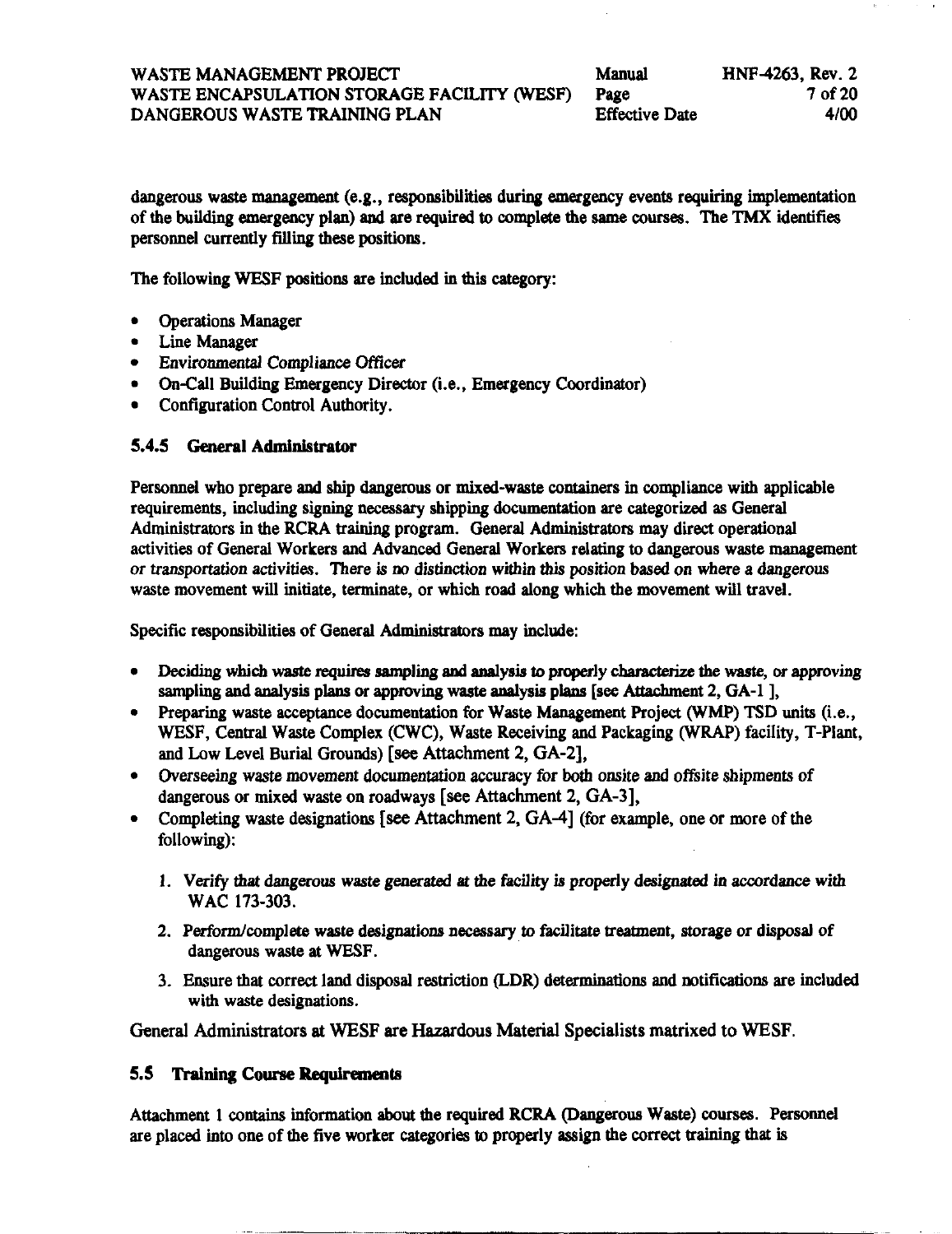WASTE MANAGEMENT PROJECT Manual HNF-4263, Rev. 2 WASTE ENCAPSULATION STORAGE FACILITY **(WESF)** Page **8** of **20**  DANGEROUS WASTE TRAINING PLAN

commensurate with their duties and responsibilities. Attachment 2 lists the five waste worker categories **and corresponding** required **causes,** which is used to determine the training requirements for each worker. Personnel who have completed training offiite **are** required to provide **a** certificate or other suitable evidence of training course(s) that meet the requirements of WAC 173-303 and this plan.

#### **5.6** Emergency **Response Training**

Federal **and** *state* **regulations** require **that** personnel **be** able to **respond** effectively to emergencies. In accordance with WAC 173-303-330(1)(d), personnel are trained on emergency equipment, systems, and procedures. **WESF** operations involve the management of *dangerous* waste in **containen and** in **miscellaneous** storage **units.** Table **1** indicatea requirema **from** WAC 173-303-330(1)(d) that are applicable to *each* TSD unit operation. Training topics required by federal **and state** dangerous waste regulations are included in Hanford **Site and** facility-specific **courses.** The courses cover **a** wide spectrum of target audiences, **ranging** from courses that provide the level of information appropriate for All Employees to **courses** that provide training **on** responsibilities of General Managers who function **as**  the emergency coordinator, **as** detined in WAC 173-303-360.

| WAC 173-303-330(1)(d) Criteria<br><b>Emergency Response</b>                                      | <b>WESF</b><br>90-Day<br><b>Accumulation Area</b> | <b>WESF</b><br><b>Miscellaneous</b><br>Storage Units |
|--------------------------------------------------------------------------------------------------|---------------------------------------------------|------------------------------------------------------|
| Procedures for using, inspecting, repairing, and<br>replacing emergency and monitoring equipment | Yes                                               | Yes                                                  |
| Communications or alarm systems                                                                  | Yes                                               | Yes                                                  |
| Response to fires or explosions                                                                  | Yes                                               | Yes                                                  |

#### Table 1. Applicability of WAC 173-303-330(1)(d).

#### 5.7 Non-Hanford Facility Personnel

Non-Hanford Facility personnel who perform work at WESF must complete the appropriate level of training determined by facility line managers according to the tasks they will perform. WESF management is responsible for ensuring that non-Hanford Facility personnel training requirements are satisfied before granting access to the facility. Some personnel are granted access without the required training because they are either escorted or supervised by qualified personnel within WESF.

#### 5.8 Documentation of Training

Training records, as described in WAC 170-303-330, consist of documentation that demonstrates that training has been completed. Completion of training is documented, using a Course Completion Roster, Training Completion Record, and/or similar form(s) which is signed by every course participant who completes the training. Written examinations, signed by course participants, are graded and reviewed with course participants by the instructor.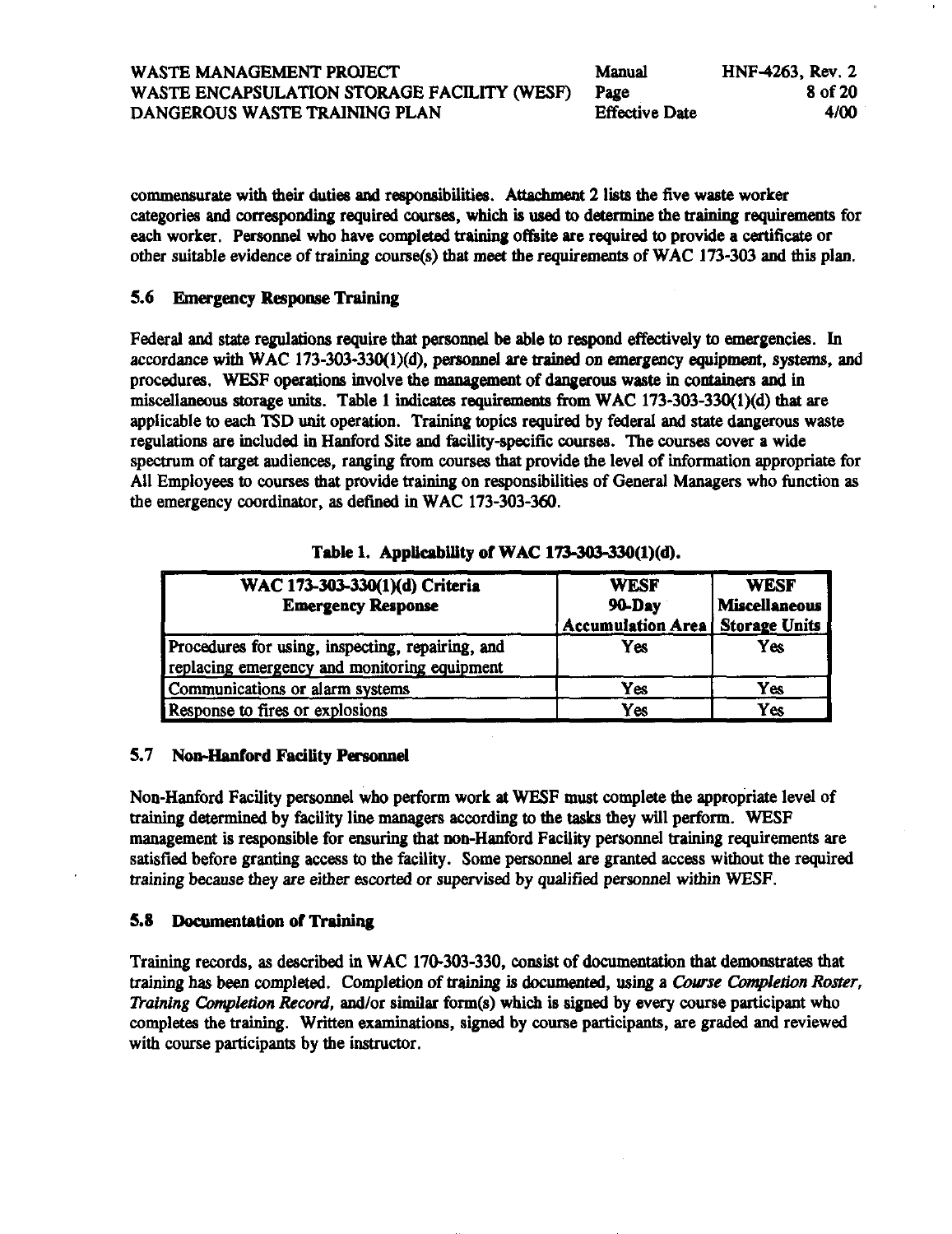| Manual                | HNF-4263, Rev. 2 |
|-----------------------|------------------|
| Page                  | 9 of 20          |
| <b>Effective Date</b> | 4/00             |

#### **5.8.1 Disposition of** *Training* **Records**

Original training documems are submitted to FH **Integrated** *Management* Information **Systems (IMIS), also** referred to *88* the Training Recorda organization , for **input** to the PeopleSoft *training* module which is part of the Human Resources Information **System (HRIS).** The electronic data storage information consists of the training record initially presented to demonstrate that personnel have been trained. After a course is completed, the electronic data storage record is created on the PeopleSoft system. Training records summaries for WESF personnel **and support** organization personnel *can* be generated.

Original signed and dated training records are **maintained** by **IMIS** for 90-day temporary storage. The electronic data storage record **contains** the course number, course title, **and** date of attendance. The original, hard-copy records are transferred quarterly to the Records Holding Area (RHA) Facility in Richland, Washington. After approximately one year at the Records Holding Center, the original training records are archived. In accordance with the Records Inventory **and** Disposition Schedule, the original hard-copy training records are archived *at* the permanent record storage center in Renton, Washington.

#### **5.8.2 Aceess to Training Records**

**When** a training record is requested during an inspection, an electronic data storage record will initially be provided. **When** the electronic **data** storage record **does** not *satisfy* the **inspeaion** concern, a hard copy training record will be provided. Training records of former employeax are not available at WESF **and** require **a** representative **from IMIS** to **access** the PeopleSoft system for **this** information.

#### **5.8.3 Determining Current Training Status**

Training **plane** for WESF personnel are **documented** in the **TMX** database, **which** is accessed by the WMP Training Facility Records Specialist. A list of personnel, their positions, **corresponding** training requirements, **and status** of training completions is maintained, using TMX, which is updated quarterly. A report is generated from the database to inform WESF management when training for personnel is within 90 days of expiration. After an electronic data storage training record is obtained, it will be compared to information in this plan. The electronic data storage-training record coupled with the information contained in this training plan will give any inspector the abiiity to quickly determine the training **status** of personnel in **the** field.

#### *5.9*  **Updating the Dangerous Waste Training Plan**

The WESF Dangerous **Waste** Training Plan will be reviewed *at* least annually **and** updated **as**  necessary.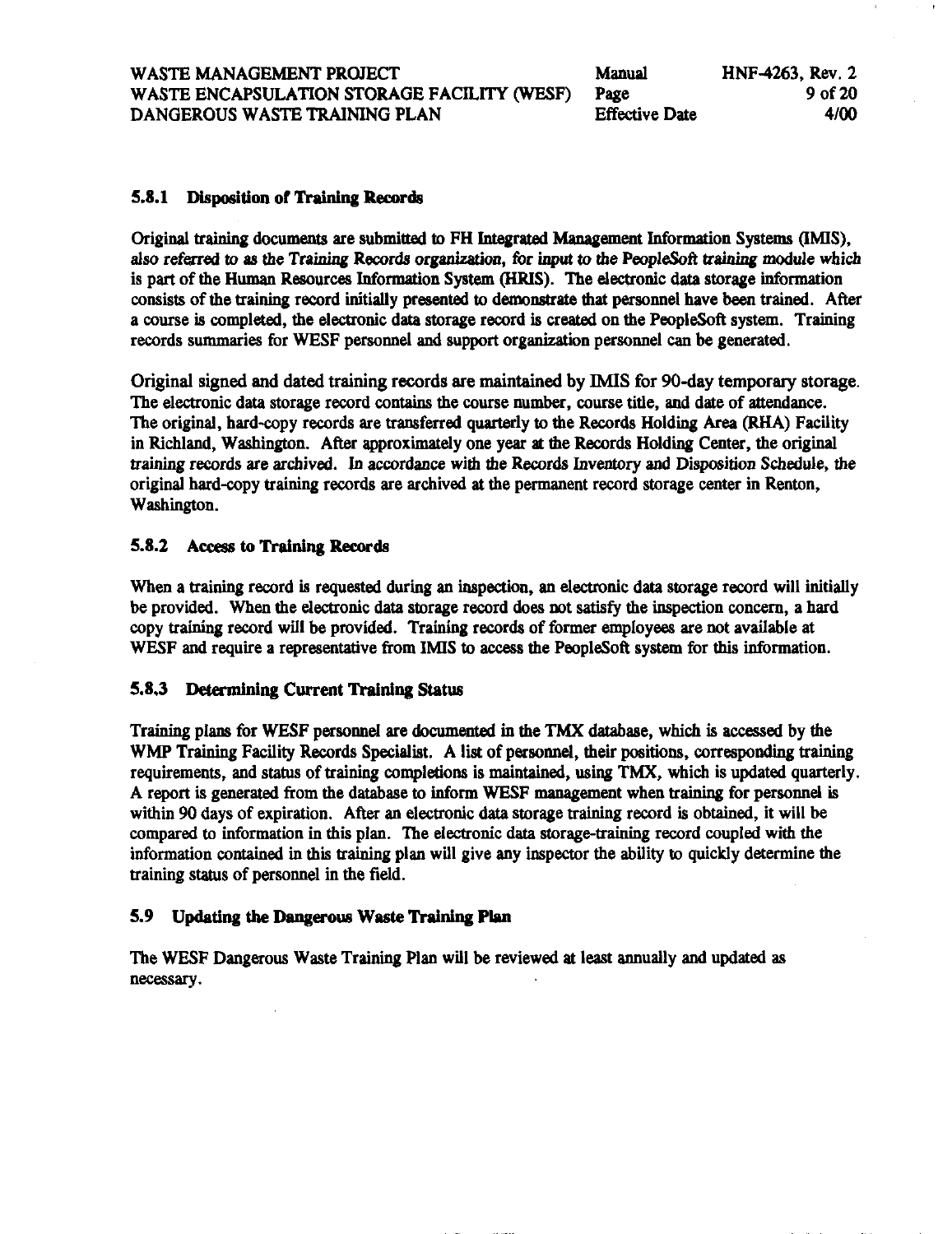#### <span id="page-17-0"></span>5.10 Resource Conservation and Recovery Act (RCRA) Course Descriptions

Table 2 provides a list of courses (by course number and course title) driven by the Dangerous Waste Regulations (WAC 173-303). Attachment 1 provides more detailed information for each course(number, title, description, mandating document, target audience, and frequency). Attachment 2 identifies relationships between waste worker categories and required courses.

| Course No.                  | <b>Course Title</b>                                                                          |  |  |
|-----------------------------|----------------------------------------------------------------------------------------------|--|--|
| <b>HANFORD SITE COURSES</b> |                                                                                              |  |  |
| 000001                      | Hanford General Employee Training (HGET)                                                     |  |  |
| 020108                      | General Employee Radiological Training                                                       |  |  |
| 02006G                      | Waste Management Awareness                                                                   |  |  |
| 020159                      | Hazardous Waste Shipper Certification - Advanced Course 2                                    |  |  |
| 02028B                      | <b>Building Emergency Director Training</b>                                                  |  |  |
| 037515                      | <b>Building Emergency Director Requalification Training</b>                                  |  |  |
| 035010                      | <b>Waste Designation</b>                                                                     |  |  |
| 035012                      | <b>Waste Designation Qualification</b>                                                       |  |  |
| 035020                      | Facility Waste Sampling and Analysis                                                         |  |  |
| 035100                      | Container Waste Management - Initial                                                         |  |  |
| 035110                      | Container Waste Management - Refresher                                                       |  |  |
| 035120                      | Waste Management Administration - Initial                                                    |  |  |
| 035130                      | Waste Management Administration - Refresher                                                  |  |  |
|                             | UNIT/BUILDING SPECIFIC COURSES                                                               |  |  |
| 400810                      | <b>WESF Facility Orientation</b>                                                             |  |  |
| 03E025                      | WESF Facility Emergency and Hazards Information Checklist                                    |  |  |
| 402210                      | WESF Emergency Procedures/Abnormal Plant Conditions (General-Radiation<br>Worker)            |  |  |
| 402215                      | WESF Emergency Procedures/Abnormal Plant Conditions (General-Non<br><b>Radiation Worker)</b> |  |  |
| 400600                      | WESF Facility Emergency Procedures/Abnormal Plant Conditions (Process)                       |  |  |
| 400620                      | WESF Facility Emergency Procedures/Abnormal Plant Conditions (Technical)                     |  |  |
| 400470                      | <b>WESF Manipulator Operator Qualification</b>                                               |  |  |
| 400480                      | <b>WESF Storage Pool Operations</b>                                                          |  |  |
| 400500                      | <b>WESF Surveillance Operations</b>                                                          |  |  |

Table 2. Courses Driven by WAC 173-303 Requirements.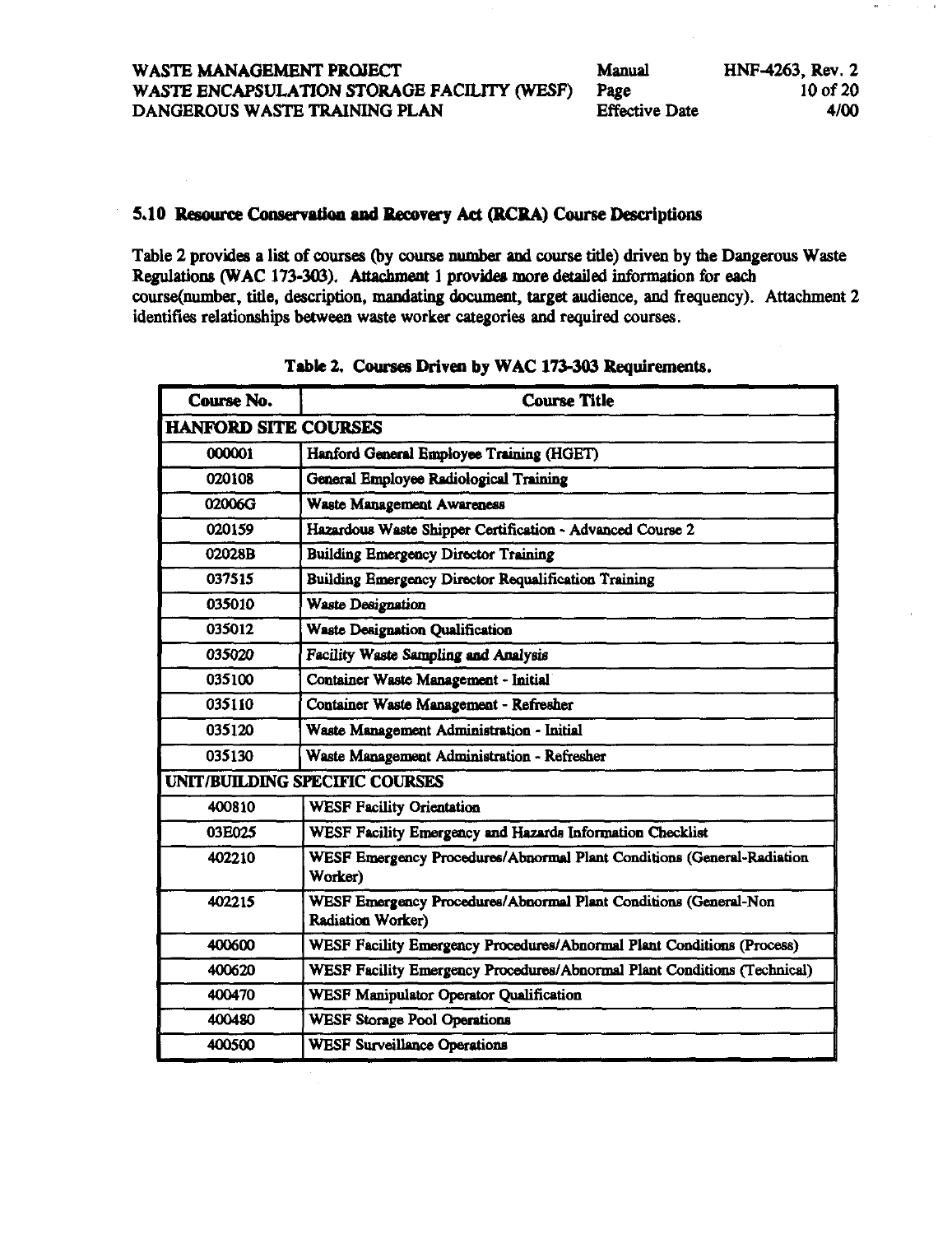#### **6.0 REFERENCES**

- · DOE/RL-91-28, Hanford Facility Dangerous Waste Permit Application, General Information, Chapter 8.0, U.S. Department of Energy, Richland Operations Office, Richland, Washington.
- FSP-WESF-001, Section TN-1, "WESF Training Program," Fluor Hanford Company, Richland, Washington.
- Hanford Facility RCRA Permit, Washington State Department of Ecology, Olympia, Washington.
- HNF-PRO-459, Environmental Training, Rev. 2, Fluor Hanford, Inc., Richland, Washington.
- WAC 173-303, Washington Administrative Code (WAC) Dangerous Waste Regulations, Washington State Department of Ecology, Olympia, Washington.

#### 7.0 ATTACHMENTS

| ATTACHMENT 1:        | INFORMATION ABOUT RCRA (DANGEROUS WASTE) |
|----------------------|------------------------------------------|
|                      | <b>TRAINING COURSES</b>                  |
| <b>ATTACHMENT 2:</b> | WASTE WORKER CATEGORIES & RCRA-REQUIRED  |
|                      | <b>COURSES MATRIX</b>                    |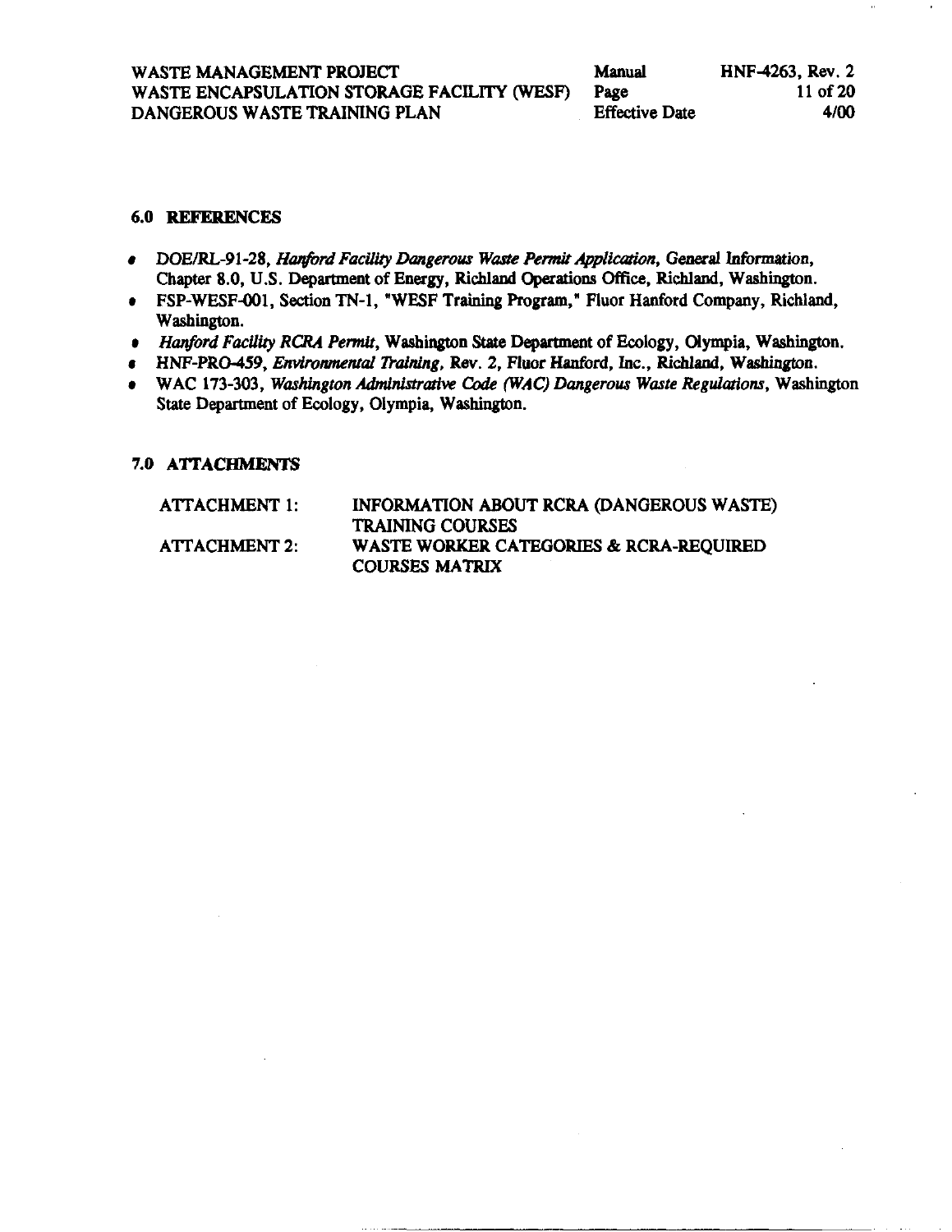#### <span id="page-19-0"></span>**ATTACHMENT 1** INFORMATION ABOUT RCRA (DANGEROUS WASTE) TRAINING COURSES

The following constitute the RCRA training program courses as determined by (1) WAC 173-303, (2) the Hanford Facility RCRA Permit, and (3) correspondence between DOE-RL and Ecology on dangerous waste training.

#### **HANFORD SITE COURSES:**

| <b>Title</b>                 | 000001 Hanford General Employee Training (HGET)                                                                                                                                                                                                                                                                                                                                                                        |
|------------------------------|------------------------------------------------------------------------------------------------------------------------------------------------------------------------------------------------------------------------------------------------------------------------------------------------------------------------------------------------------------------------------------------------------------------------|
| Description                  | Course presents DOE Orders and applicable policies pertaining to employer and<br>employee rights and responsibilities, general radiation training, hazard<br>communications, dangerous waste, fire prevention, personal protective equipment,<br>safety requirements, certain unit/building orientation refresher training, emergency<br>preparedness, accident reporting, and avenues for addressing safety concerns. |
| <b>Mandating Document(s)</b> | Hanford Facility RCRA Permit, General Condition II.C.2 and 4                                                                                                                                                                                                                                                                                                                                                           |
| <b>Target Audience</b>       | All Hanford Facility employees & some non-Hanford Facility personnel working on<br>the Hanford Facility.                                                                                                                                                                                                                                                                                                               |
|                              | All Employees, General Worker, Advanced General Worker, General Manager, and<br>all General Administrators.                                                                                                                                                                                                                                                                                                            |
| Frequency                    | Annual.                                                                                                                                                                                                                                                                                                                                                                                                                |

| <b>Title</b>                 | 020108 General Employee Radiological Training                                                                                                                                                                                                                                                                                     |
|------------------------------|-----------------------------------------------------------------------------------------------------------------------------------------------------------------------------------------------------------------------------------------------------------------------------------------------------------------------------------|
| <b>Description</b>           | Course is a web-based, non-radiological worker orientation required for escorted<br>visitors who will access Radiological Buffer Areas. Training topics include<br>recognizing hazards, understanding risks from the hazards, managing the risks, what<br>to do in case of a radiological event, and rights and responsibilities. |
| <b>Mandating Document(s)</b> | 10 CFR 835 and HNF-5173 (effective 4-15-00)                                                                                                                                                                                                                                                                                       |
| Target Audience              | Visitors/vendors/subcontractors working on the Hanford Site 7 days or less.                                                                                                                                                                                                                                                       |
|                              | Note: If host desires unescorted access for <7days, 000001, 03E025, and 400810<br>required.                                                                                                                                                                                                                                       |
| Frequency                    | Prior to badging.                                                                                                                                                                                                                                                                                                                 |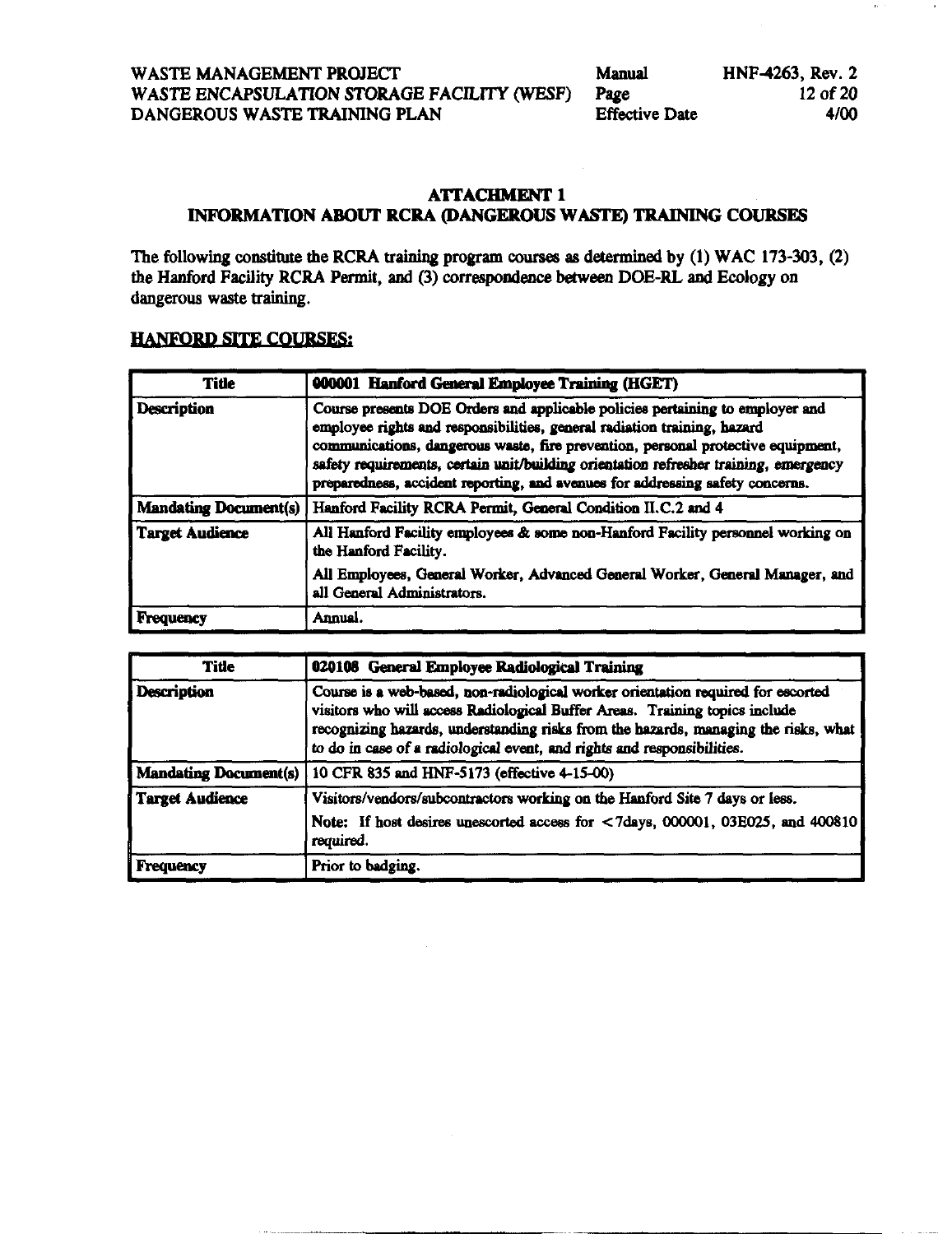| Manual                | HNF-4263, Rev. 2 |
|-----------------------|------------------|
| Page                  | 13 of 20         |
| <b>Effective Date</b> | 4/00             |

| Title                        | 02006G Waste Management Awareness                                                                                                                                                                                                                                                                                                                                                                                                                                                                                                                                                                                                                                                                                                                                                                                                                           |  |
|------------------------------|-------------------------------------------------------------------------------------------------------------------------------------------------------------------------------------------------------------------------------------------------------------------------------------------------------------------------------------------------------------------------------------------------------------------------------------------------------------------------------------------------------------------------------------------------------------------------------------------------------------------------------------------------------------------------------------------------------------------------------------------------------------------------------------------------------------------------------------------------------------|--|
| <b>Description</b>           | Course introduces workers to federal laws governing chemical safety in the work<br>place. Provides the hazardous material/waste worker with the basic fundamentals<br>for safe use of hazardous materials and initial accumulation of dangerous waste in<br>containers. The concepts covered in the course instruct personnel on specific waste<br>generation procedures and requirements which include: (1) Applicable waste<br>management practices (i.e., waste stream identification, waste segregation practices,<br>completing container logsheets, and housekeeping requirements); (2) proper<br>responses to incidents pertaining to the waste in the initial accumulation containers;<br>(3) proper responses to dealing with waste of unknown origins; and (4) proper<br>responses to questions posed in the field concerning the above elements. |  |
| <b>Mandating Document(s)</b> | RL/USACE letter to Ecology responding to Consent Order No. DE 94NM-063<br>Hanford Facility RCRA Permit, General Conditions II.C.1 and 4, and WAC 173-<br>303-330(1)                                                                                                                                                                                                                                                                                                                                                                                                                                                                                                                                                                                                                                                                                         |  |
| <b>Target Audience</b>       | General Worker, Advanced General Worker, and General Manager. Subcontractors<br>categorized as General Workers.                                                                                                                                                                                                                                                                                                                                                                                                                                                                                                                                                                                                                                                                                                                                             |  |
| <b>Frequency</b>             | One time only. Justification: Annual training is not required for 02006G because<br>unit/building specifics are adequately covered through the 03E025 course.                                                                                                                                                                                                                                                                                                                                                                                                                                                                                                                                                                                                                                                                                               |  |

| <b>Title</b>                 | 020159 Hazardous Waste Shipper Certification - Advanced Course 2                                                                                                                                                                                                                                                                                                                |
|------------------------------|---------------------------------------------------------------------------------------------------------------------------------------------------------------------------------------------------------------------------------------------------------------------------------------------------------------------------------------------------------------------------------|
| <b>Description</b>           | This course is designed to certify successful participants for signature authority<br>identifying that a shipment of hazardous waste is made 100% in compliance with 49<br>CFR and other applicable regulations. This course builds on the one-time prerequisite<br>training courses providing application of the regulations based on scenarios involving<br>hazardous wastes. |
| <b>Mandating Document(s)</b> | WAC 173-303-330 (1), -180, -190, & -370                                                                                                                                                                                                                                                                                                                                         |
| Target Audience              | General Administrators who oversee waste movement documentation accuracy for<br>both onsite and offsite shipments of dangerous or mixed waste on roadways.                                                                                                                                                                                                                      |
| Frequency                    | Every 3 years.                                                                                                                                                                                                                                                                                                                                                                  |

| <b>Title</b>                 | 02028B Building Emergency Director Training                                                                                                                                                                                                                           |  |
|------------------------------|-----------------------------------------------------------------------------------------------------------------------------------------------------------------------------------------------------------------------------------------------------------------------|--|
| <b>Description</b>           | Course provides an overview of the responsibilities of the Building Emergency<br>Director, identifies the building emergency organizations, actions required during an<br>event, implementing the contingency plan, and discusses drill and exercise<br>requirements. |  |
| <b>Mandating Document(s)</b> | WAC 173-303-330(1), -340, -350, and -360                                                                                                                                                                                                                              |  |
| <b>Target Audience</b>       | Hanford Facility personnel categorized as General Managers because they perform<br>the responsibilities of a RCRA Emergency Coordinator through the title of Building<br><b>Emergency Director or alternate</b>                                                       |  |
|                              | Only those General Managers assigned as OBED                                                                                                                                                                                                                          |  |
| <b>Frequency</b>             | Initial (retrained annually by 037515 Building Emergency Director Requalification<br>Training).                                                                                                                                                                       |  |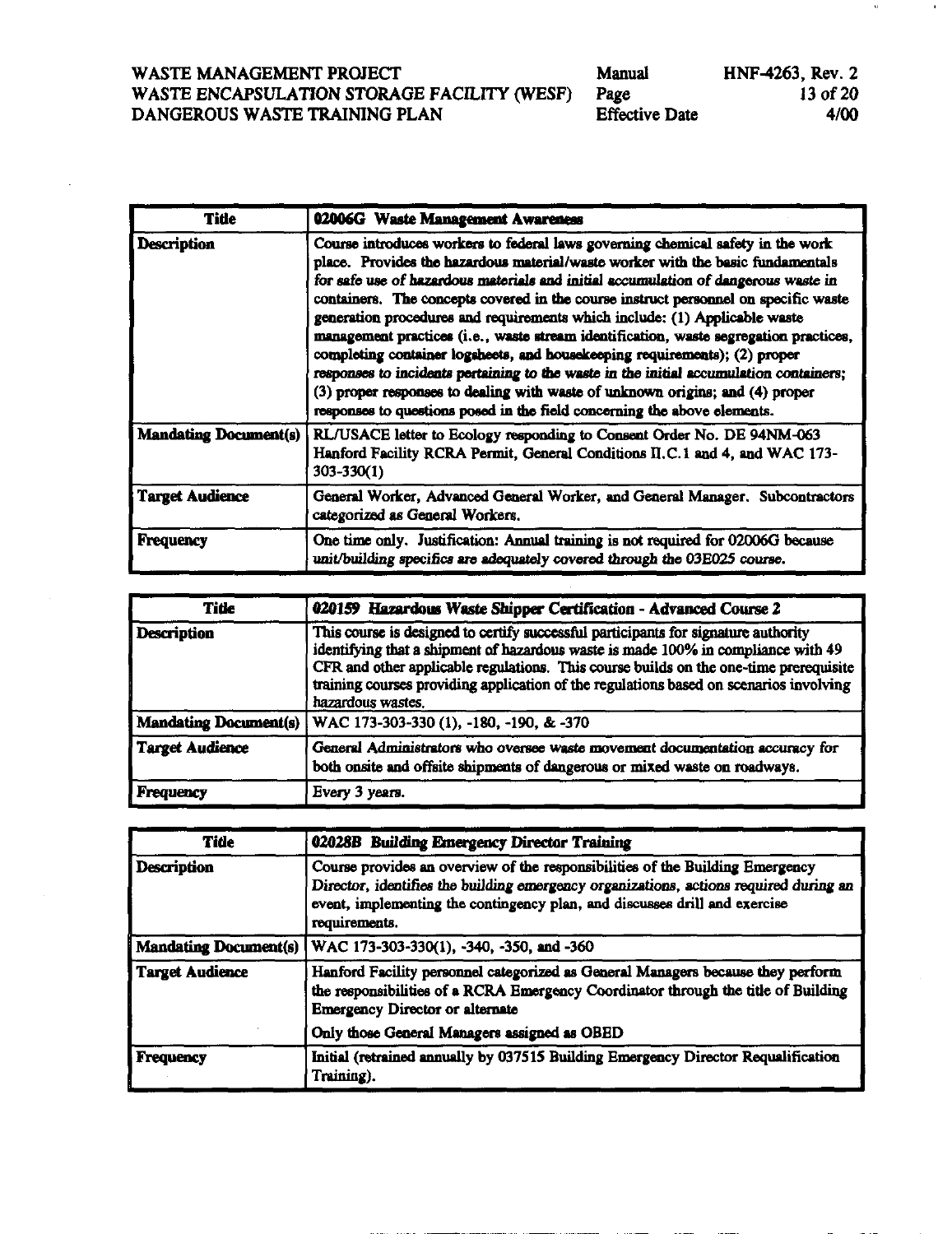| Manual                | HNF-4263, Rev. 2 |
|-----------------------|------------------|
| Page                  | 14 of 20         |
| <b>Effective Date</b> | 4/00             |

| <b>Title</b>                                                                                                                                           | 037515 Building Emergency Director Requalification Training  |
|--------------------------------------------------------------------------------------------------------------------------------------------------------|--------------------------------------------------------------|
| <b>Description</b>                                                                                                                                     | Refresher for Building Emergency Director Training (02028B). |
| <b>Mandating</b><br>document(s)                                                                                                                        | WAC 173-303-330, -340, -350, and -360.                       |
| <b>Target audience</b><br>General Managers categorized because they have the responsibilities of the RCRA<br>Emergency Coordinator in WAC 173-303-360. |                                                              |
| <b>Frequency</b>                                                                                                                                       | Annual.                                                      |

| <b>Title</b>                 | 035010 Waste Designation                                                                                                                                                                                                                                                                                                                                                              |  |
|------------------------------|---------------------------------------------------------------------------------------------------------------------------------------------------------------------------------------------------------------------------------------------------------------------------------------------------------------------------------------------------------------------------------------|--|
| <b>Description</b>           | Course teaches dangerous waste designation according to WAC 173-303. Class<br>content includes section-by-section lecture on the regulations, with examples<br>following each section. Students complete examples using a waste designation flow<br>chart. Examples addressed include listed waste, characteristic waste, and<br>Washington State criteria: toxicity and persistence. |  |
| <b>Mandating Document(s)</b> | WAC 173-303-330(1), -070, AND -080 THROUGH -100                                                                                                                                                                                                                                                                                                                                       |  |
| Target Audience              | General Administrators who complete waste designations.                                                                                                                                                                                                                                                                                                                               |  |
| <b>Frequency</b>             | One-time only.<br>Justification: The Waste Designation Qualification course annually qualifies those<br>personnel who designate waste. General Administrators do not need to be annually<br>retrained in this course because they can rely upon other resources within the<br>company to help them ensure wastes are properly designated.                                             |  |

| <b>Title</b>       | 035012 Waste Designation Qualification                                                                                 |  |
|--------------------|------------------------------------------------------------------------------------------------------------------------|--|
| <b>Description</b> | Course is a qualification for those persons performing waste designation activities in<br>accordance with WAC 173-303. |  |
|                    | Mandating Document(s) WAC 173-303-330 (1), -070, and -080 through -100                                                 |  |
| Target Audience    | General Administrators who complete waste designations.                                                                |  |
| <b>Frequency</b>   | Annual.                                                                                                                |  |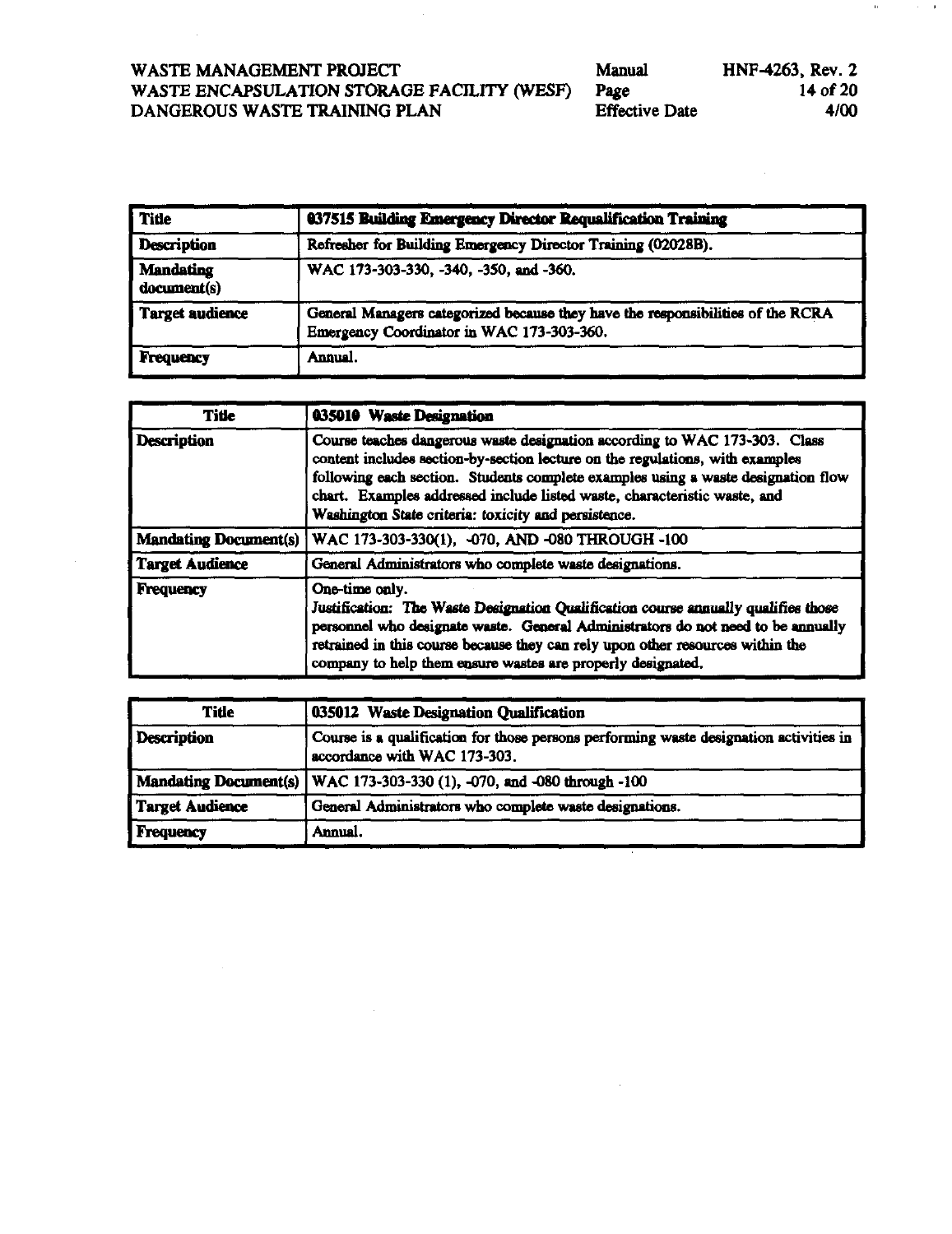| WASTE MANAGEMENT PROJECT                         | Manual             |
|--------------------------------------------------|--------------------|
| WASTE ENCAPSULATION STORAGE FACILITY (WESF) Page |                    |
| DANGEROUS WASTE TRAINING PLAN                    | <b>Effective</b> I |

| Manual         | HNF-4263, Rev. 2 |
|----------------|------------------|
| age            | 15 of 20         |
| Effective Date | 4/00             |

 $\sigma=\gamma$ 

 $\epsilon$ 

| <b>Title</b>                 | 035020 Facility Waste Sampling and Analysis                                                                                                                                                                                                                                                                                                                                                                                                                                                                                                 |
|------------------------------|---------------------------------------------------------------------------------------------------------------------------------------------------------------------------------------------------------------------------------------------------------------------------------------------------------------------------------------------------------------------------------------------------------------------------------------------------------------------------------------------------------------------------------------------|
| <b>Description</b>           | Course presents waste sampling methodologies according to EPA Protocols SW-846,<br>Test Methods for Evaluating Solid Waste Physical/Chemical Methods. Also covers<br>documentation requirements in a sampling plan, waste analysis plan, field and<br>laboratory quality control/assurance, data quality objectives process, and use of<br>actual sampling equipment as specified by WAC 173-303-110. Finally, topics on<br>listed waste management pertaining to sample management and available on-site<br>sampling services are covered. |
| <b>Mandating Document(s)</b> | WAC 173-303-330(1), -070, -110, and -300                                                                                                                                                                                                                                                                                                                                                                                                                                                                                                    |
| <b>Target audience</b>       | General Manager for WESF (i.e., Environmental Compliance Officer) who decides<br>which waste requires sampling and analysis to properly characterize the waste, or<br>approve sampling and analysis plans or approve waste analysis plans.                                                                                                                                                                                                                                                                                                  |
| <b>Frequency</b>             | One time only.<br>Justification: In most cases, the General Administrator will use resources from<br>outside organizations to physically acquire samples. In addition, the General<br>Administrator will also rely on the review and approval process for the development<br>and issuance of Sampling and Analysis Plans regarding a sampling effort. This<br>training provides an overview of information to ensure that sampling efforts are<br>properly arranged for and planned.                                                        |

| <b>Title</b>                 | 035100 Container Waste Management - Initial                                                                                                                                                                                                                                                                                                                                                                                                                                                                                                                                                  |
|------------------------------|----------------------------------------------------------------------------------------------------------------------------------------------------------------------------------------------------------------------------------------------------------------------------------------------------------------------------------------------------------------------------------------------------------------------------------------------------------------------------------------------------------------------------------------------------------------------------------------------|
| Description                  | Course covers general training requirements pertaining to waste management in<br>containers at Less-than-90-Day Accumulation Areas and TSD units. The course<br>incorporates WAC 173-303-200(1) and -630, DOE Orders, and site policy for<br>container management. Includes practical exercises for hands-on experience with<br>the packaging of dangerous waste, and preparation of packages for final destination.<br>This course does not cover waste management aspects pertaining to other dangerous<br>waste management units such as tank systems, surface impoundment's, containment |
|                              | buildings, landfill, etc.                                                                                                                                                                                                                                                                                                                                                                                                                                                                                                                                                                    |
| <b>Mandating Document(s)</b> | WAC 173-303-330(1), -200 (1)                                                                                                                                                                                                                                                                                                                                                                                                                                                                                                                                                                 |
| <b>Target Audience</b>       | Advanced General Workers and General Managers categorized because they are<br>immediate managers/supervisors of General Workers or Advanced General Workers<br>who manage containers of dangerous waste.                                                                                                                                                                                                                                                                                                                                                                                     |
| <b>Frequency</b>             | Initially (retrained annually by 035110 Container Waste Management Training -<br>Refresher).                                                                                                                                                                                                                                                                                                                                                                                                                                                                                                 |

| Title                            | 035110 Container Waste Management - Refresher                                                                                                                                                                   |
|----------------------------------|-----------------------------------------------------------------------------------------------------------------------------------------------------------------------------------------------------------------|
| <b>Description</b>               | Refresher Course for Container Waste Management - Initial.                                                                                                                                                      |
| <b>Mandating Document</b><br>(s) | WAC 173-303-330(1), -630, -200(1), and waste minimization.                                                                                                                                                      |
| Target Audience                  | Advanced General Workers and General Managers categorized because they are<br>immediate managers of or direct General Workers or Advanced General Workers<br>who manage dangerous or mixed waste in containers. |
| <b>Frequency</b>                 | Annual.                                                                                                                                                                                                         |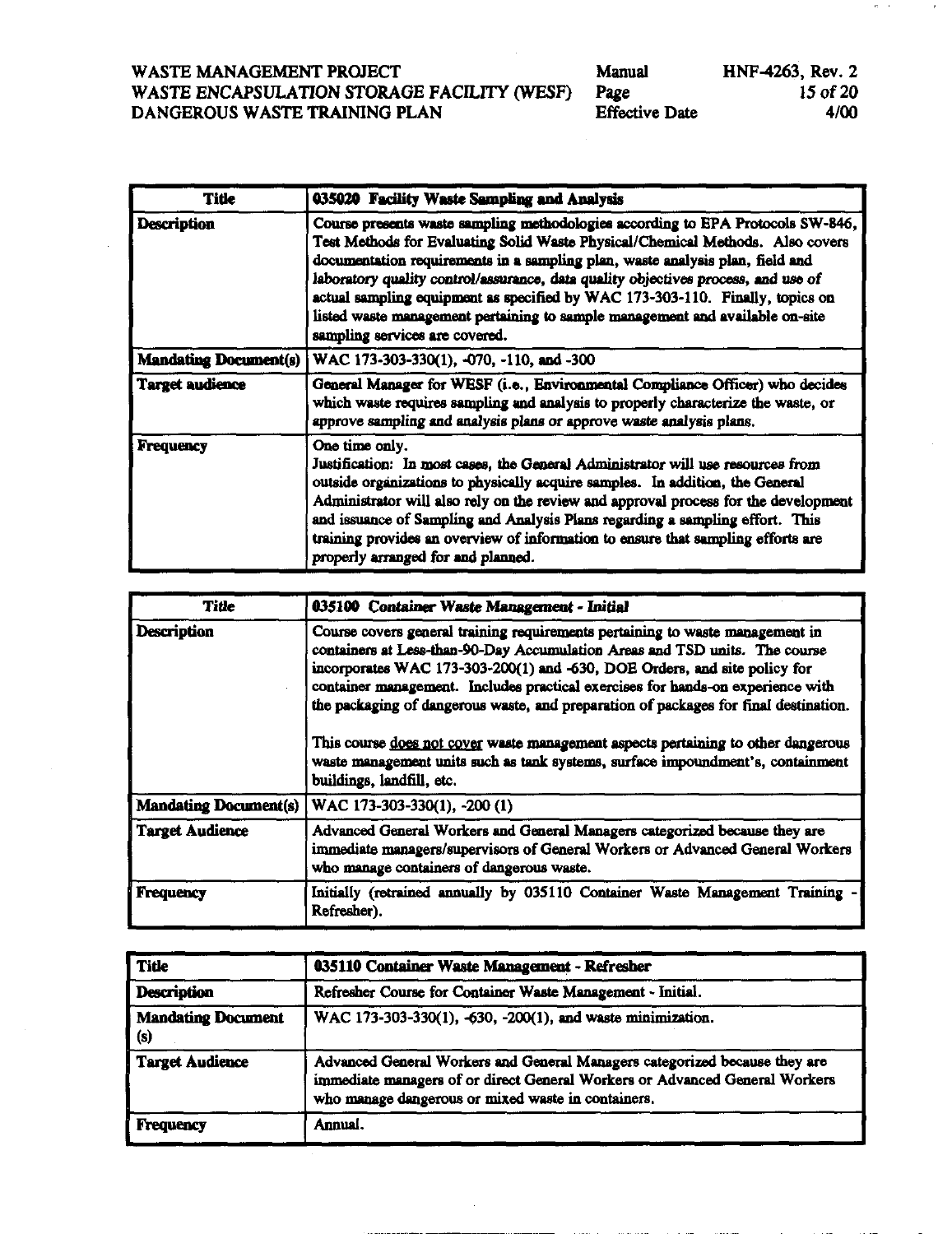| Manual                | HNF-4263, Rev. 2 |
|-----------------------|------------------|
| Page                  | 16 of 20         |
| <b>Effective Date</b> | 4/00             |

| <b>Title</b>                 | 035120 Waste Management Administrative - Initial                                                                                                                                                                                                                                                                                                                                                                                                                                                                |
|------------------------------|-----------------------------------------------------------------------------------------------------------------------------------------------------------------------------------------------------------------------------------------------------------------------------------------------------------------------------------------------------------------------------------------------------------------------------------------------------------------------------------------------------------------|
| <b>Description</b>           | Course is designed for personnel preparing to become shippers of dangerous and/or<br>mixed waste. Course covers regulatory and company policies, forms, reports,<br>forecasts, and plans. Topics also covered include waste characterization, waste<br>storage disposal request, low-level waste storage/disposal record, transuranic waste<br>storage/disposal record, and radioactive mixed waste attachment sheet. In addition,<br>students will learn how these forms are used to complete shipping papers. |
| <b>Mandating Document(s)</b> | WAC 173-303-330(1), -630, -200, -210, -220, -380, & -390                                                                                                                                                                                                                                                                                                                                                                                                                                                        |
| <b>Target Audience</b>       | General Administrators who prepare waste acceptance documentation for WESF<br>waste TSD units or who oversee waste movement documentation accuracy for both<br>onsite and offsite shipments of dangerous or mixed waste on roadways.                                                                                                                                                                                                                                                                            |
| <b>Frequency</b>             | Initially (retrained annually by 035130 Waste Management Administration -<br>Refresher).                                                                                                                                                                                                                                                                                                                                                                                                                        |

| Title                           | 035130 Waste Management Administration - Refresher                                                                                         |
|---------------------------------|--------------------------------------------------------------------------------------------------------------------------------------------|
| <b>Description</b>              | Refresher course for Waste Management Administrative - Initial.                                                                            |
| <b>Mandating</b><br>Document(s) | WAC 173-303-330(1), -630, -200, -210, -220, -380, and -390.                                                                                |
| Target Audience                 | General Shippers categorized because they direct Advanced General Workers in the<br>management of containers of dangerous and mixed waste. |
| Frequency                       | Annual.                                                                                                                                    |

#### UNIT/BUILDING SPECIFIC RCRA COURSES:

| <b>Title</b>                 | 400810 WESF Facility Orientation                                                                                                                                                                                                                                                       |  |
|------------------------------|----------------------------------------------------------------------------------------------------------------------------------------------------------------------------------------------------------------------------------------------------------------------------------------|--|
| <b>Description</b>           | This is required training for unescorted access to WESF. The course provides<br>information on facility emergency signal and responses, radiation, contamination<br>control, zone entry, hazardous materials, emergency equipment, protective tags,<br>personal conduct, and security. |  |
| <b>Mandating Document(s)</b> | WAC 173-303-330                                                                                                                                                                                                                                                                        |  |
| <b>Target Audience</b>       | All WESF and non-WESF personnel who require unescorted access to WESF<br>buildings.                                                                                                                                                                                                    |  |
|                              | All Employees, General Worker, Advanced General Worker, General Manager, and<br>all General Administrators.                                                                                                                                                                            |  |
| Frequency                    | Annual.                                                                                                                                                                                                                                                                                |  |

| <b>Title</b> | 03E025 Facility Emergency and Hazards Information Checklist                                                                                                                                                     |
|--------------|-----------------------------------------------------------------------------------------------------------------------------------------------------------------------------------------------------------------|
| Description  | The Facility Emergency and Hazard Information Checklist, which is required to be<br>filled out after reviewing the BEP, provides the information that managers are<br>required to discuss with their employees. |
|              | " Mandating Document(s) <sup>1</sup> WAC 173-303-340, -350 and 360                                                                                                                                              |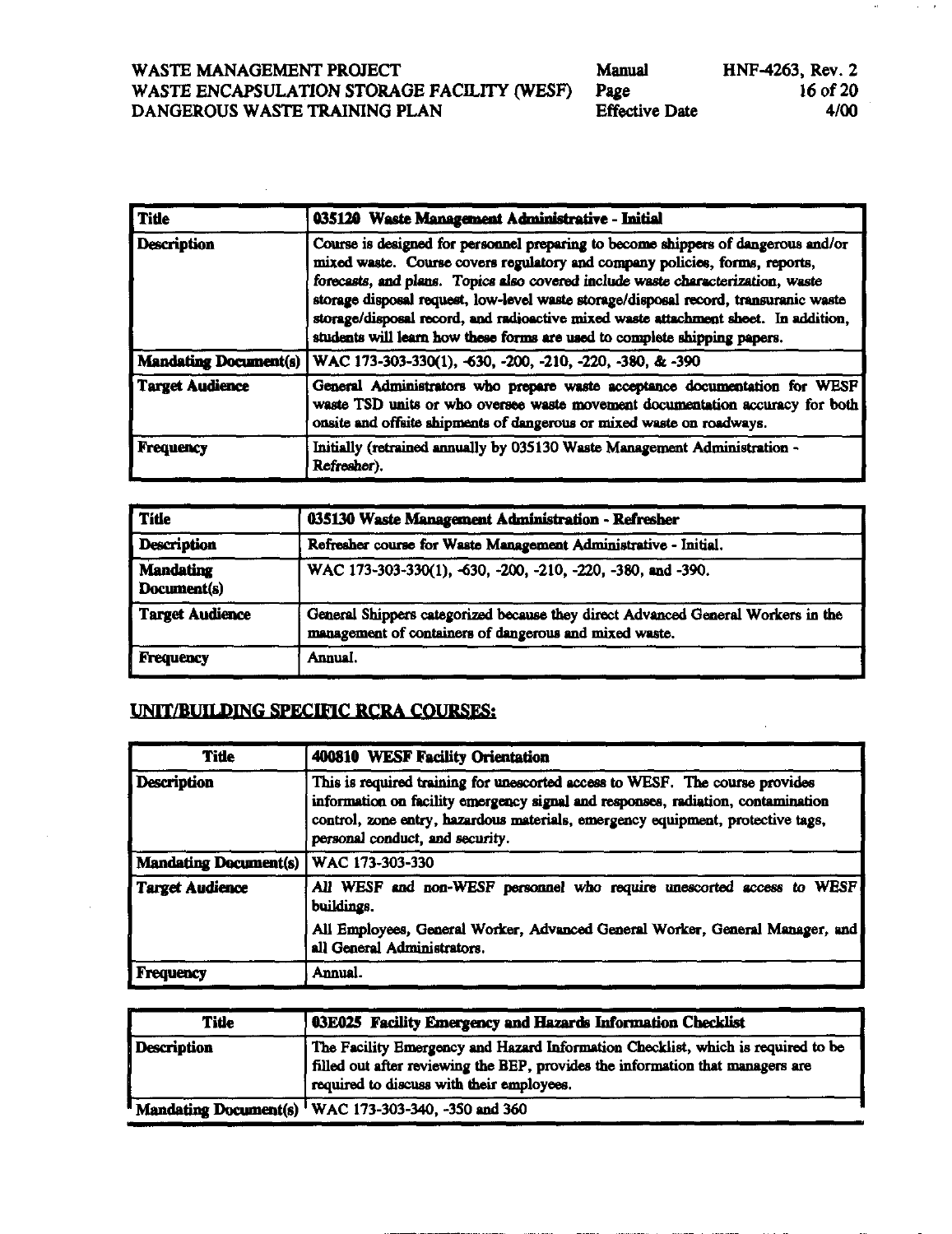| WASTE MANAGEMENT PROJECT                    |  |
|---------------------------------------------|--|
| WASTE ENCAPSULATION STORAGE FACILITY (WESF) |  |
| DANGEROUS WASTE TRAINING PLAN               |  |

| Manual                | HNF-4263, Rev. 2 |
|-----------------------|------------------|
| Page                  | $17$ of 20       |
| <b>Effective Date</b> | 4/00             |

 $\cdot$ 

 $\mathcal{H}=\mathcal{H}$ 

 $\mathcal{F}_{\mathcal{G}}$ 

 $\overline{\phantom{a}}$ 

| Target Audience  | All WESF and non-WESF personnel who require unescorted access to WESF<br>buildings.                         |
|------------------|-------------------------------------------------------------------------------------------------------------|
|                  | All Employees, General Worker, Advanced General Worker, General Manager, and<br>all General Administrators. |
| <i>Frequency</i> | Annual.                                                                                                     |

| Title                        | WESF EP/APC, 402210-General (Radiation Worker), 402215-General (Non-<br>Radiation Worker), 400600-Process, 400620-Technical                                                                                                                                                                                                                                                                   |  |
|------------------------------|-----------------------------------------------------------------------------------------------------------------------------------------------------------------------------------------------------------------------------------------------------------------------------------------------------------------------------------------------------------------------------------------------|--|
| <b>Description</b>           | This course will prepare the student for emergency conditions that may occur during<br>operation of WESF. Provides information on facility description and hazards,<br>emergency signals and responses, the emergency response organization, emergency<br>procedures and equipment, and emergency notification.<br>WESF management determines the appropriate level of training for personnel |  |
|                              | depending on individual emergency response responsibilities.                                                                                                                                                                                                                                                                                                                                  |  |
| <b>Mandating Document(s)</b> | WAC 173-303-330(1)(d), -340,-350, and -360                                                                                                                                                                                                                                                                                                                                                    |  |
| <b>Target Audience</b>       | All permanent WESF personnel, and non-WESF personnel assigned to the facility<br>longer than six months.                                                                                                                                                                                                                                                                                      |  |
|                              | All Employee, General Worker, Advanced General Worker, and General Manager                                                                                                                                                                                                                                                                                                                    |  |
| <b>Frequency</b>             | Annual.                                                                                                                                                                                                                                                                                                                                                                                       |  |

| <b>Title</b>       | 400470 WESF Manipulator Operator Qualification                                                                                                                                                                                                                                                                                            |  |  |  |  |
|--------------------|-------------------------------------------------------------------------------------------------------------------------------------------------------------------------------------------------------------------------------------------------------------------------------------------------------------------------------------------|--|--|--|--|
| <b>Description</b> | Course provides WESF Nuclear Chemical Operators with manipulator operations<br>and safety training necessary to perform their duties for qualification. Includes a<br>self-study course, an OJT checklist covering the skills portion of manipulator<br>operations, a comprehensive written examination, and a performance demonstration. |  |  |  |  |
|                    | Mandating Document(s)   WAC 173-303-330 (1) & -680                                                                                                                                                                                                                                                                                        |  |  |  |  |
| Target Audience    | <b>WESF Nuclear Chemical Operators</b>                                                                                                                                                                                                                                                                                                    |  |  |  |  |
|                    | General Worker and Advanced General Worker                                                                                                                                                                                                                                                                                                |  |  |  |  |
| Frequency          | Initial (retrained every 2 years on 400472).                                                                                                                                                                                                                                                                                              |  |  |  |  |

| <b>Title</b>           | <b>400480 WESF Storage Pool Operations</b>                                                                                                                                                                                                                                                                                                                       |
|------------------------|------------------------------------------------------------------------------------------------------------------------------------------------------------------------------------------------------------------------------------------------------------------------------------------------------------------------------------------------------------------|
| <b>Description</b>     | Course provides WESF Nuclear Chemical Operators with storage pool operations<br>and surveillance, and safety training necessary to perform their duties for<br>qualification. Includes a self-study course, an OJT checklist covering the skills<br>portion of storage pool operations, a comprehensive written examination, and a<br>performance demonstration. |
| Mandating Document(s)  | WAC 173-303-330 (1) & -680                                                                                                                                                                                                                                                                                                                                       |
| <b>Target Audience</b> | <b>WESF Nuclear Chemical Operators</b>                                                                                                                                                                                                                                                                                                                           |
|                        | General Worker and Advanced General Worker                                                                                                                                                                                                                                                                                                                       |
| Frequency              | Initial (retrained every 2 years on 400482).                                                                                                                                                                                                                                                                                                                     |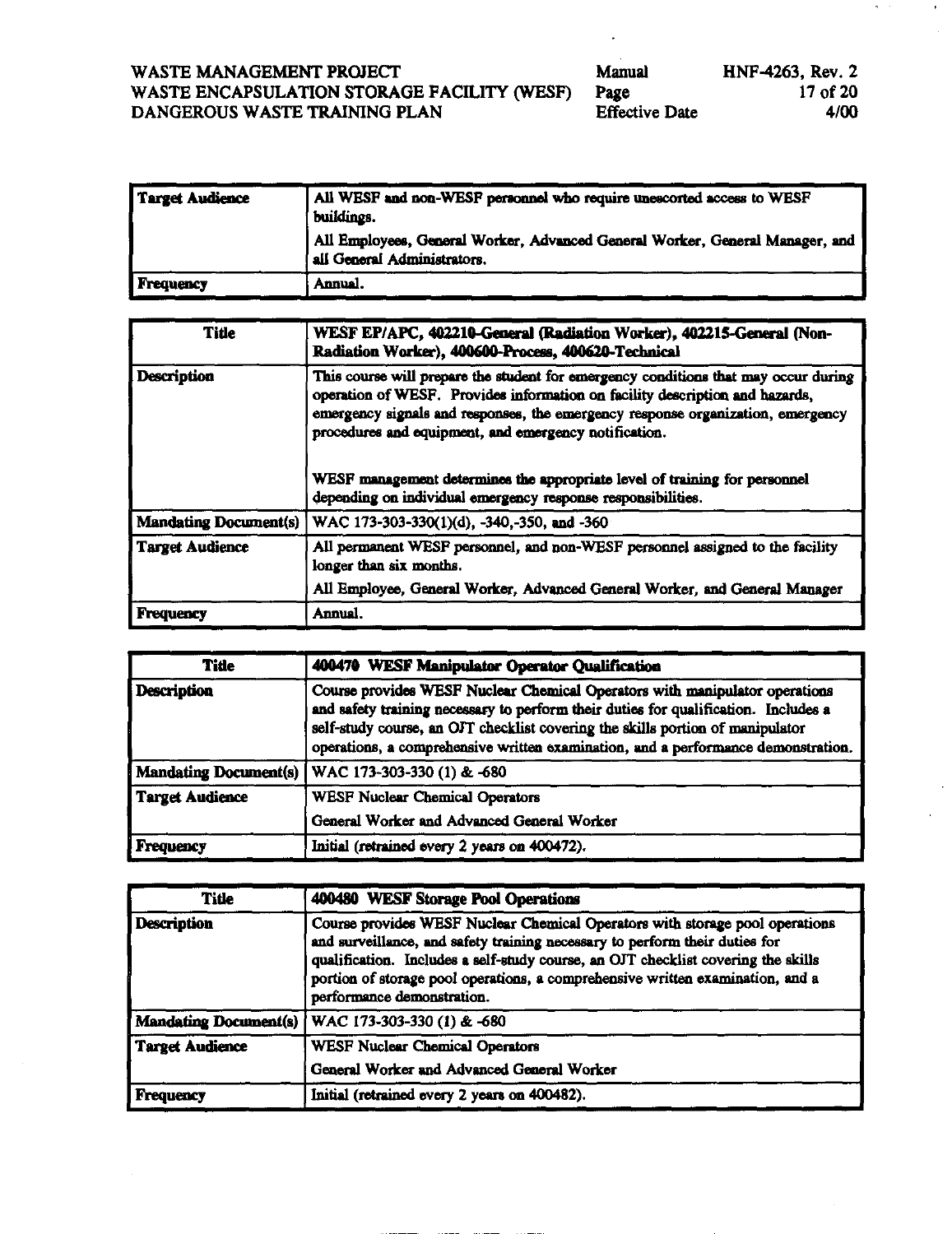$\sim 10^7$ 

| Manual                | HNF-4263, Rev. 2 |
|-----------------------|------------------|
| Page                  | 18 of 20         |
| <b>Effective Date</b> | 4/00             |

 $\alpha$ 

| <b>Title</b>                 | <b>400500 WESF Surveillance Operations</b>                                                                                                                                                                                                                                                                                                                                                                                                                                    |
|------------------------------|-------------------------------------------------------------------------------------------------------------------------------------------------------------------------------------------------------------------------------------------------------------------------------------------------------------------------------------------------------------------------------------------------------------------------------------------------------------------------------|
| <b>Description</b>           | Course provides training for the qualification of Nuclear Chemical Operators on<br>WESF surveillance, including responding to off-normal conditions, performing fire<br>surveillance, documenting paperwork during and/or at the end of shift, and<br>completing surveillance data sheets. Includes a self-study course, an OJT checklist<br>covering the skills portion of surveillance operations, a comprehensive written<br>examination, and a performance demonstration. |
| <b>Mandating Document(s)</b> | WAC 173-303-330 (1) & -680                                                                                                                                                                                                                                                                                                                                                                                                                                                    |
| <b>Target Audience</b>       | <b>WESF Nuclear Chemical Operators</b><br>General Worker and Advanced General Worker                                                                                                                                                                                                                                                                                                                                                                                          |
| Frequency                    | Initial (retrained every 2 years on 400502).                                                                                                                                                                                                                                                                                                                                                                                                                                  |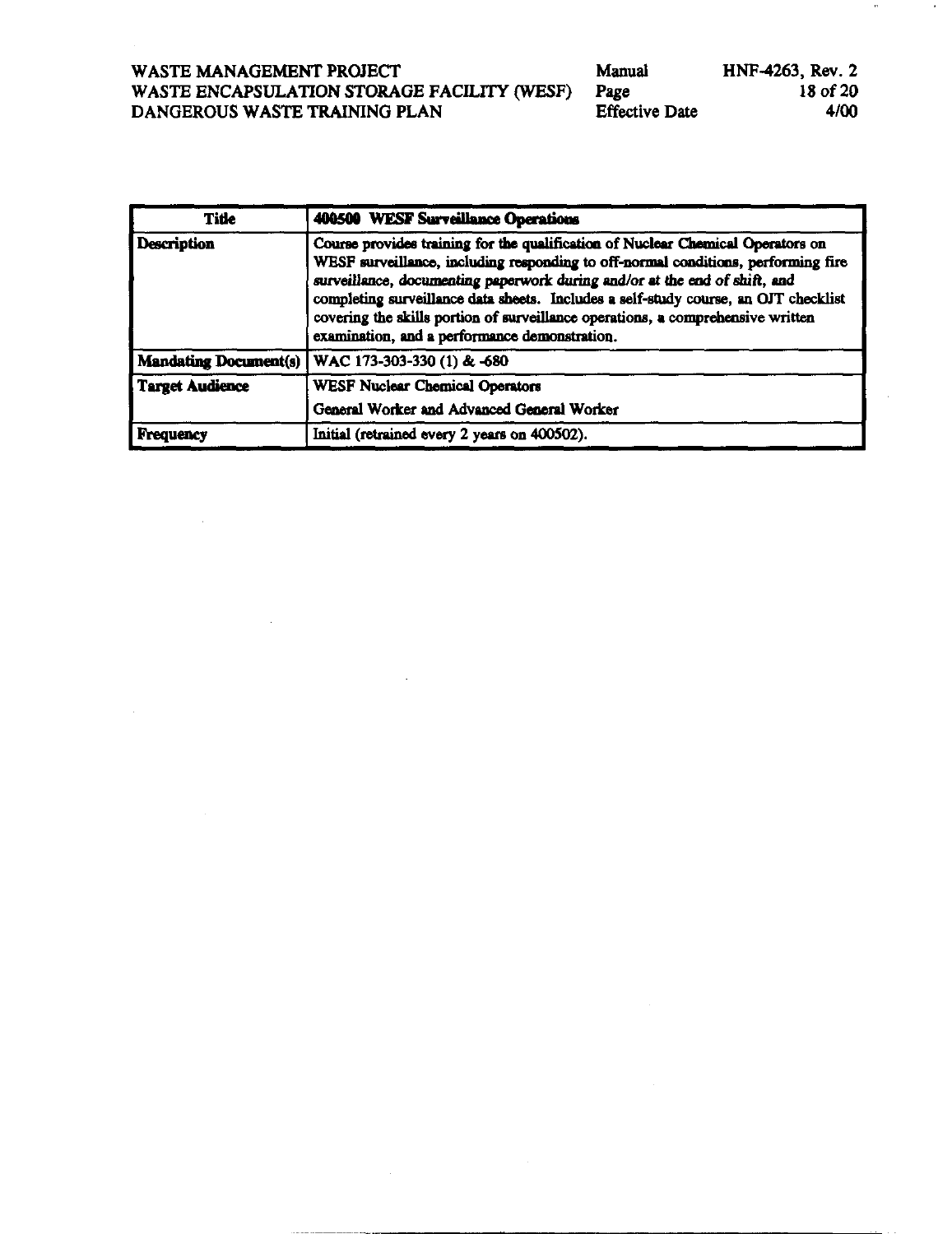#### ATTACHMENT 2. WASTE WORKER CATEGORIES & RCRA-REQUIRED COURSES **MATRIX**

| Category                           | Job or Position Title or Area of Responsibility                                                                                                                                                                                                                                                                                                                                                                                                                                                                                                          | <b>Required Training</b>                                                                                                                                                                                                                                                                                                                                                              |
|------------------------------------|----------------------------------------------------------------------------------------------------------------------------------------------------------------------------------------------------------------------------------------------------------------------------------------------------------------------------------------------------------------------------------------------------------------------------------------------------------------------------------------------------------------------------------------------------------|---------------------------------------------------------------------------------------------------------------------------------------------------------------------------------------------------------------------------------------------------------------------------------------------------------------------------------------------------------------------------------------|
| All Employee                       | Administrative personnel<br>$\bullet$<br>Oversight personnel<br>٠<br>Manager (except those included in other categories)<br>$\bullet$<br>Engineer<br><b>Stationary Operating Engineer (SOE)</b><br>٠<br>RCT 1 <sup>*</sup> Line Supervisor<br>۰<br><b>Visitor</b><br>٠<br>Other non-Hanford contractors<br>٠                                                                                                                                                                                                                                             | 000001, 020108 <sup>1</sup> ,<br>400810, 03E025,<br>402210 <sup>3</sup> , 402215 <sup>3</sup> ,<br>400600 <sup>3</sup> 400620 <sup>3</sup>                                                                                                                                                                                                                                            |
| <b>General Worker</b>              | Transporter <sup>2</sup><br>٠<br>Maintenance personnel (includes subcontracted)<br>٠<br>Nuclear Chemical Operator <sup>3</sup><br>٠<br>Radiological Control Technician (RCT)<br>۰                                                                                                                                                                                                                                                                                                                                                                        | 000001, 02006G,<br>400810, 03E025,<br>402210 <sup>3</sup> , 400600 <sup>3</sup>                                                                                                                                                                                                                                                                                                       |
| <b>Advanced General Worker</b>     | Hazardous Material Specialist <sup>4</sup><br>$\bullet$<br>Nuclear Chemical Operator <sup>3</sup><br>$\bullet$                                                                                                                                                                                                                                                                                                                                                                                                                                           | 000001, 02006G,<br>035100, 035110,<br>400810, 03E025,<br>400600 <sup>3</sup> , 400470 <sup>5</sup> ,<br>400480 <sup>5</sup> , 400500 <sup>5</sup>                                                                                                                                                                                                                                     |
| General Manager                    | On-Call Building Emergency Director<br>٠<br><b>Configuration Control Authority</b><br>٠<br>Manager or Supervisor of General Worker,<br>۰<br>Advanced General Worker, General Administrator<br>Environmental Compliance Officer                                                                                                                                                                                                                                                                                                                           | 000001, 02006G,<br>02028B <sup>6</sup> , 037510 <sup>6</sup> ,<br>035100, 035110,<br>400810, 03E025,<br>402210 <sup>3</sup> , 400600 <sup>3</sup> ,<br>400620 <sup>3</sup> , 400470 <sup>7</sup> ,<br>4004807, 4005007                                                                                                                                                                |
| General Administrator <sup>4</sup> | GA-1: Responsible for deciding which waste requires<br>sampling and analysis to properly characterize the<br>waste, or approving sampling and analysis plans or<br>approving waste analysis plans<br>GA-2: Responsible for preparing waste acceptance<br>documentation for Waste Management Project (WMP)<br>TSD units (e.g., WESF)<br>GA-3: Responsible for overseeing waste movement<br>documentation accuracy for both onsite and offsite<br>shipments of dangerous or mixed waste on roadways<br>GA-3: Responsible for completing waste designations | 000001, 035020,<br>400810 <sup>8</sup> , 03E025 <sup>8</sup> ,<br>402210 <sup>9</sup><br>000001, 020159 <sup>10</sup> ,<br>400810 <sup>8</sup> , 03E025 <sup>8</sup> ,<br>402210 <sup>9</sup><br>000001, 035120,<br>035130, 400810 <sup>8</sup> ,<br>03E025°, 402210°<br>000001, 035010 <sup>11</sup> ,<br>035012, 400810 <sup>8</sup> ,<br>03E025 <sup>8</sup> , 402210 <sup>9</sup> |

<sup>1</sup> Visitors/vendors/subcontractors working on the Hanford Site 7 days or less.

- <sup>3</sup> Depending on work assignment.
- <sup>4</sup> Performs Advanced General Worker or General Administrator duties. Personnel matrixed to WESF.
- <sup>5</sup> Nuclear Chemical Operators only.
- <sup>4</sup> On-Call Building Emergency Director only.

<sup>&</sup>lt;sup>2</sup> Contracted individual.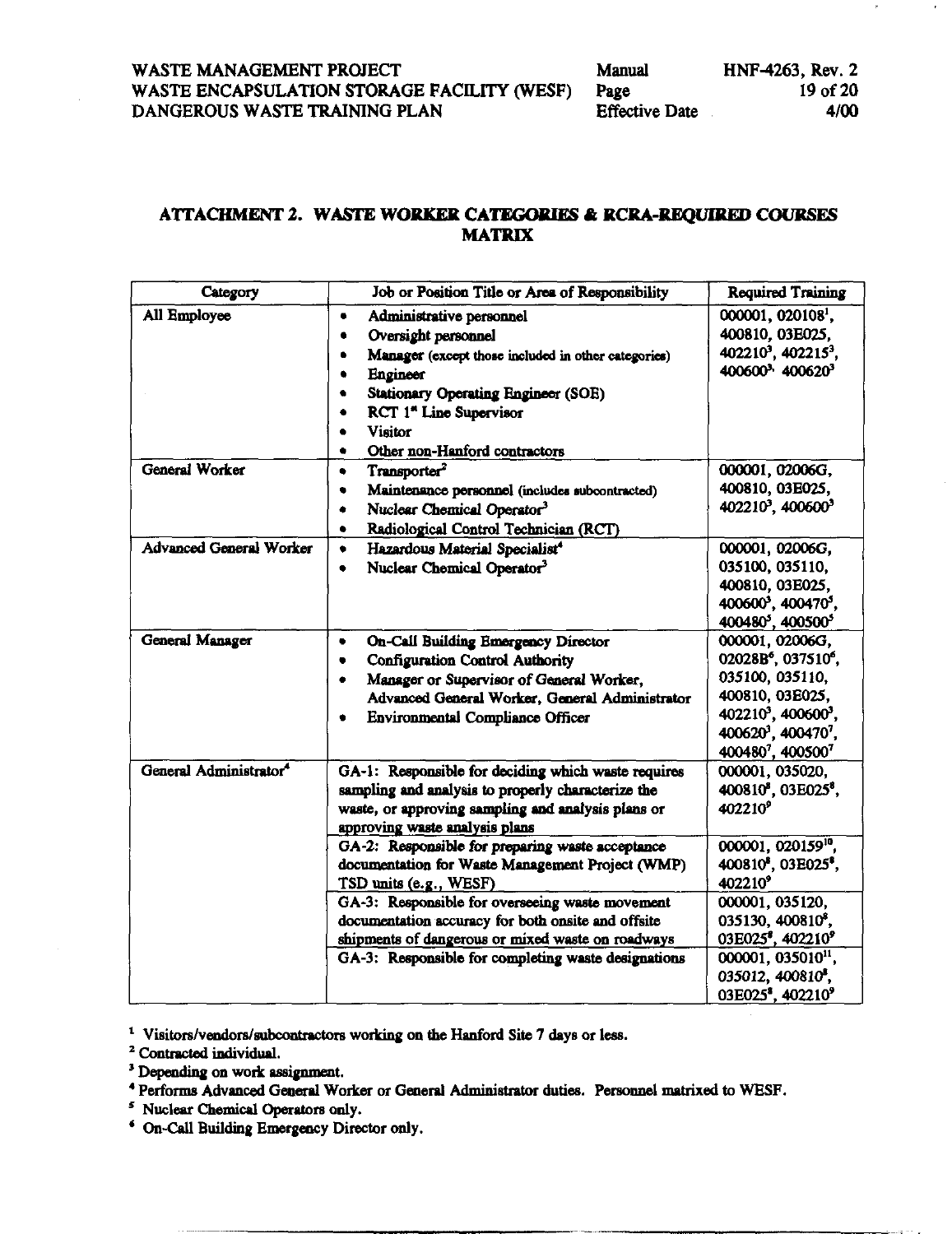#### **WASTE MANAGEMENT PROJECT**<br>
WASTE ENCAPSULATION STORAGE FACILITY (WESF) Page 20 of 20 **DANGEROUS WASTE TRAINING PLAN Effective Date 4/00**  WASTE ENCAPSULATION STORAGE FACILITY (WESF)

- <sup>7</sup> Configuration Control Authorities only. No re-qualification required.
- <sup>8</sup> If unescorted access to WESF buildings is required.
- 
- <sup>9</sup> If assigned to WESF longer than 6 months.<br><sup>16</sup> Current qualification on course 020078 supersedes re-qualification on course 020159.
- <sup>11</sup> One-time course only. No re-qualification.